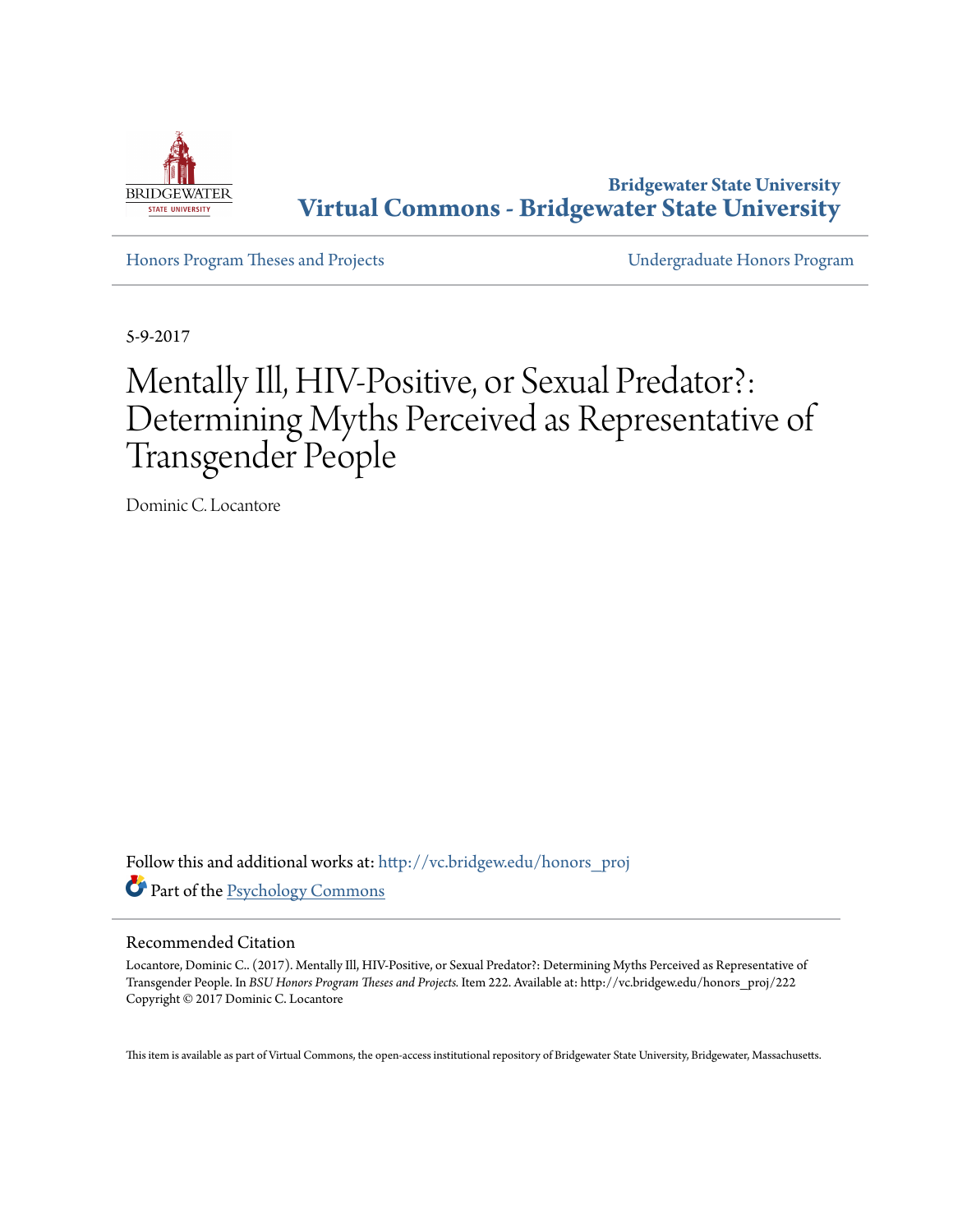Mentally Ill, HIV-Positive, or Sexual Predator? Determining Myths Perceived as Representative of Transgender People

Dominic C. Locantore

Submitted in Partial Completion of the Requirements for Departmental Honors in Psychology

Bridgewater State University

May 9, 2017

Dr. Nesa Wasarhaley, Thesis Director Dr. Teresa King, Committee Member Dr. Joseph Schwab, Committee Member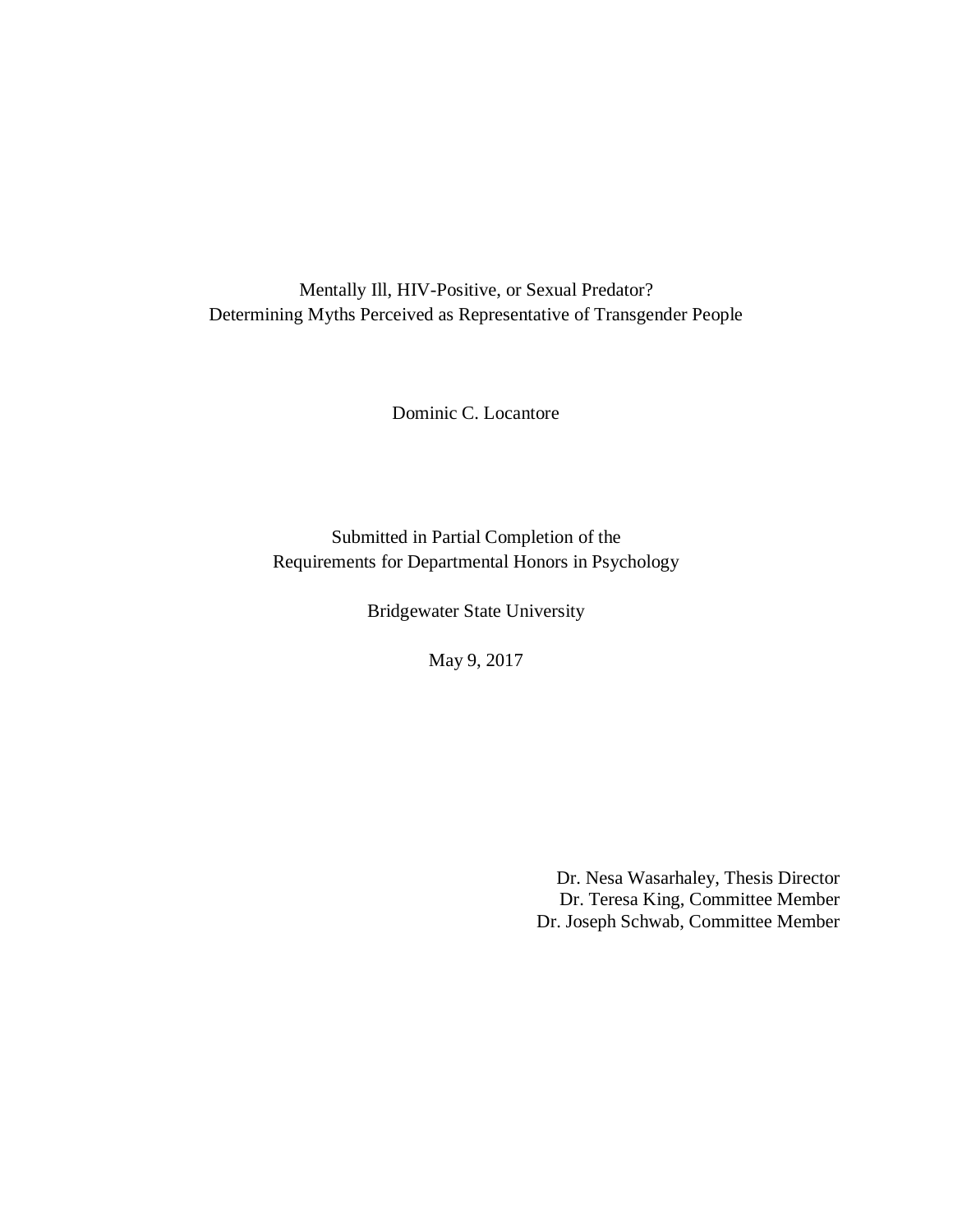Mentally Ill, HIV-Positive, or Sexual Predator?

Determining Myths Perceived as Representative of Transgender People

Dominic C. Locantore Mentor: Nesa E. Wasarhaley

Bridgewater State University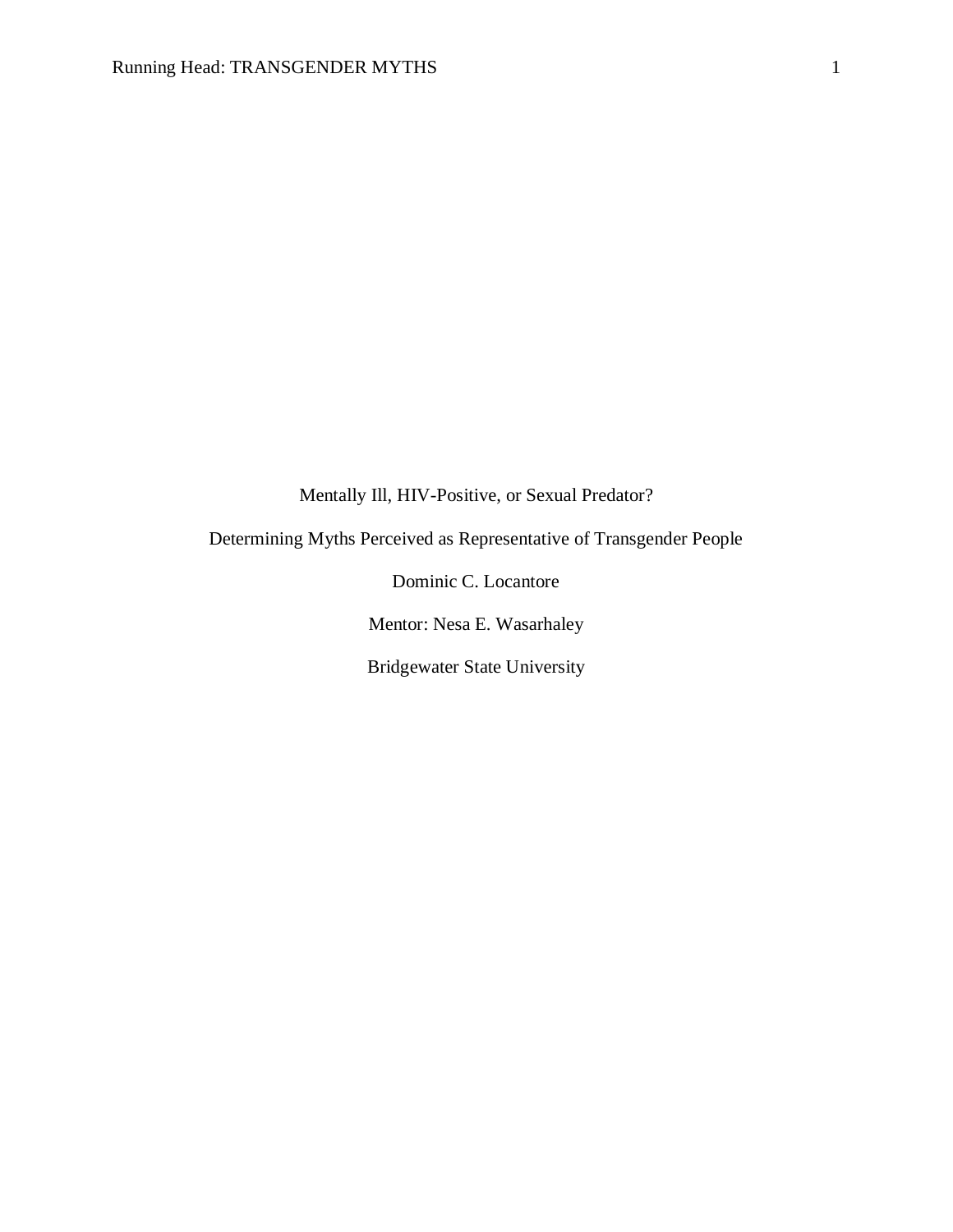#### **Abstract**

Discrimination and prejudice toward transgender individuals are pervasive in the United States. Stereotypes, or myths, may partially explain why anti-transgender prejudice is so prevalent. The present study recruited a community sample online via Amazon's Mechanical Turk (*N* = 1450) to determine potential myths held by the American public about transgender people. In a between-subjects 5x6 factorial design, participants read a description of a target described as either: mentally ill, HIV-positive, a sexual predator, an ally of transgender people, or a person who is unfair to others (control). They then completed an intuitive judgment task regarding the target's gender and provided feeling thermometer ratings for a variety of groups. Results indicate that mental illness is perceived as most representative of transgender people, while HIV and sexual predation do not appear to be representative of transgender people. Consistent with previous literature, feeling thermometer ratings were significantly lower toward transgender people than for other gender groups and were significantly negatively correlated with participant religiosity and conservatism. We discuss these findings in terms of the gender binary and present implications for gender-related stigma as well as the potential role of mental illness in explaining anti-transgender prejudice.

**Keywords**: transgender, prejudice, myths, gender binary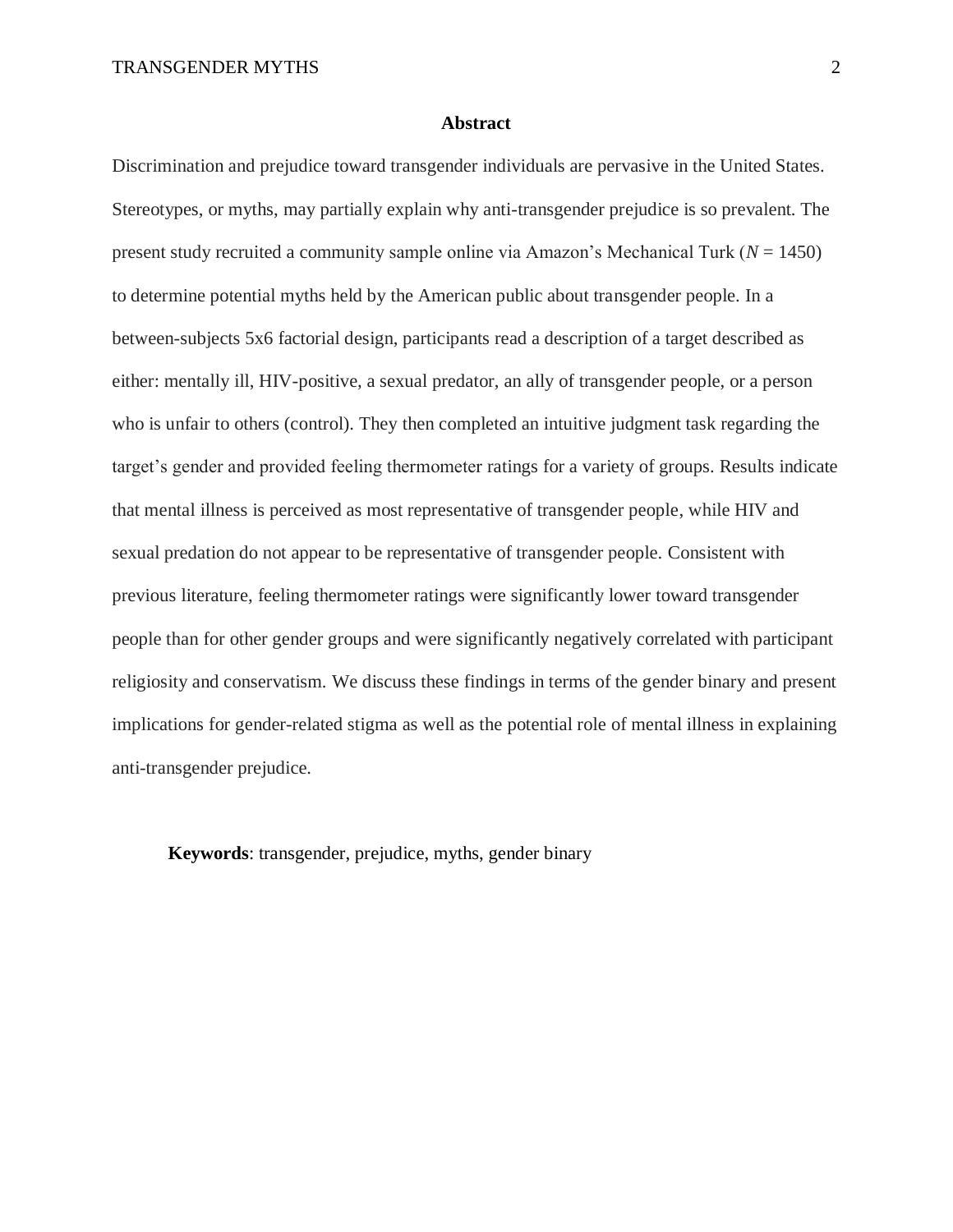# Mentally Ill, HIV-Positive, or Sexual Predator? Determining Myths Perceived as Representative of Transgender People

Transgender individuals (i.e., those whose current gender identity and/or gender expression does not match their gender assigned at birth; American Psychological Association, n.d.) widely face discrimination in the United States. For example, transgender people experience denial of medical care (Grant et al., 2011), being kicked out of their homes (Begun  $\&$ Kattari, 2016; Durso & Gates, 2012; Koken, Bimbi, & Parsons, 2009), familial rejection (Koken et al., 2009), harassment from community members (Begun & Kattari, 2016; Jauk, 2013), and even marginalization from other transgender people within transgender support groups (Roen, 2002). As a result, transgender individuals are at a significantly heightened risk for negative emotional outcomes and risky behaviors, including depression, alcohol/substance abuse, smoking, and suicidality (Grant et al., 2011). Given the severity of these outcomes, it is of practical significance to understand the etiology of discrimination toward transgender people. Attitudes and behavior (i.e., discrimination) are functionally linked (Bem, 1967; Girandola, 1997), and as could be expected, attitudes toward transgender individuals are markedly negative (Norton & Herek, 2013). One explanation for the valence and strength of these attitudes may be their specific content. In particular, there may be certain myths or stereotypes unique to transgender populations that account for the pronounced negativity in attitudes toward this demographic. However, there is a dearth in the literature with regard to exact myths about transgender people. The present study endeavors to understand the prevalence of certain myths about transgender people. Before delving into the specific myths, we will review the relationship between stereotypes/myths, attitudes, and discrimination.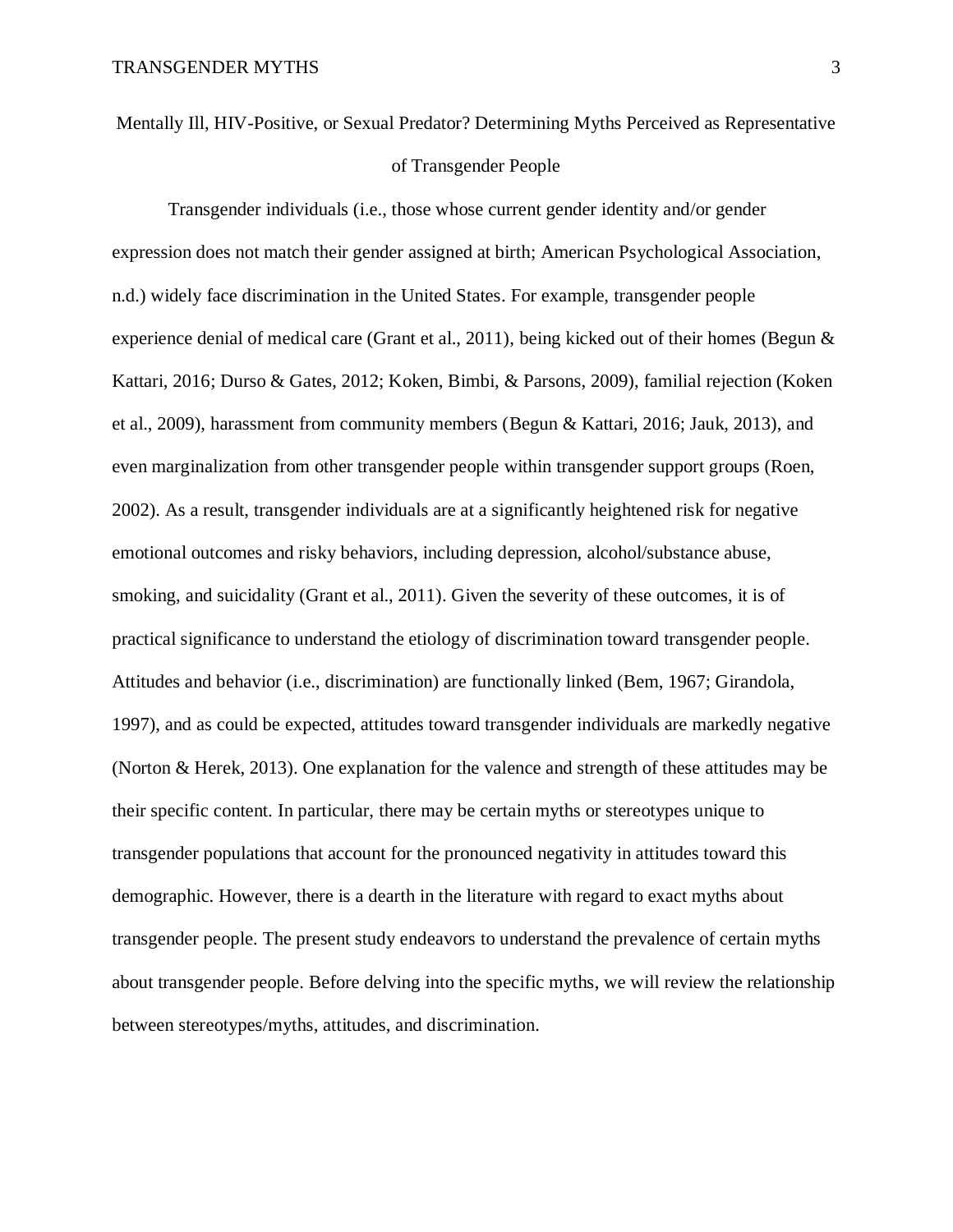#### **Interplay between Attitudes, Stereotypes, and Discrimination**

Attitudes are overall evaluations (i.e., like, dislike, ambivalence) toward a target and encompass three interrelated components: affect, cognition, and behavior (Eagly & Chaiken, 1998). Attitudes directed at people based on their group membership are termed prejudices. In the context of prejudice, the attitudinal components correspond to generally negative feelings, stereotypes (i.e., generalized beliefs), and discrimination (i.e., unfair treatment), respectively. For the purpose of the present study, we focus on the stereotype component of prejudiced attitudes. Stereotypes are specific beliefs about a group that are then applied to the group's individual members (e.g., "Transgender people are usually mentally ill").

Attitudinal components have significant interplay with one another; for instance, beliefs/stereotypes can predict (Bagozzi & Burnkrant, 1980) and lead to behavior/discrimination, and vice versa, such that engaging in a discriminatory behavior can lead to the formation of stereotypic beliefs that justify the behavior (Bem, 1967). Most importantly, because each attitudinal component informs the overall attitude, negative or threatening stereotypes would therefore lead to a negative attitude. This could then lead to discriminatory behavior, including both blatant behaviors as well as more subtle behaviors such as refusing to endorse policies that support certain groups of people. The need or motivation for consistency between attitudes and behavior is partially explained by cognitive dissonance, or the psychological distress that arises as a result of discrepancies between attitudes and behavior (Girandola, 1997). The link between attitudes and behaviors helps to explain why prejudice and discrimination against transgender people is commonplace (i.e., negative attitudes or treatment can be justified by believing in threatening stereotypes; Uhlmann, Brescoll, & Machery, 2010).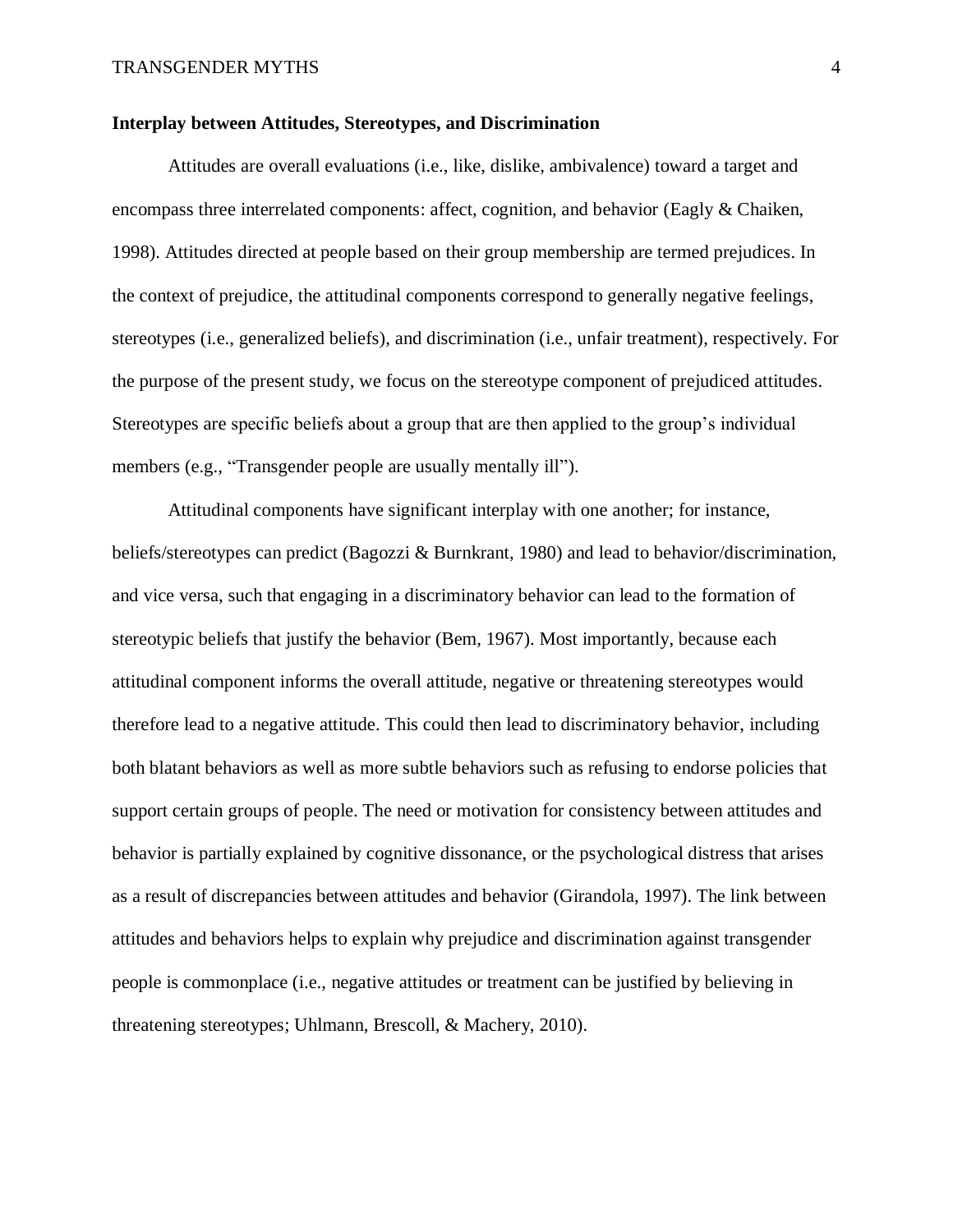#### **Expanding the Literature**

General attitudes about transgender people have been well-reported. For example, Norton and Herek (2013) found that feeling thermometer ratings (i.e., 0 *very cold* to 100 *very warm*) toward transgender people were significantly lower than those toward lesbian, gay, and bisexual people. Male attitudes and feelings toward transgender people tend to be significantly more negative than those of their female counterparts (Elischberger, Glazier, Hill, & Verduzco, 2016; Norton & Herek, 2013; Silveira & Goff, 2016). Additionally, religiosity, endorsement of traditional gender roles, and political conservatism correlate with negative attitudes toward transgender people (Elischberger et al., 2016; Norton & Herek 2013).

However, research examining attitudes toward transgender people has been somewhat generalized in that it has not examined the specific component of stereotypes. An understanding of this influential factor as it relates to attitudes would enrich previous literature about transgender people and could aid in the development of interventions. For example, if attitudes are largely cognitively-based, then solutions would be more effective if they challenged stereotypic beliefs about transgender individuals. The particular focus of the present study was to determine whether certain myths, or stereotypes, were uniquely associated with transgender people compared to other gender groups (i.e., man, woman) as well as two sexual minority groups (i.e., gay man, lesbian). Specifically, the present study sought to determine whether the public believed that sexual predation (i.e., being a sexual predator), HIV-positive status, and mental illness were associated with transgender people. In addition to potential myths about transgender people specifically, we explored whether allies (i.e., people who support transgender individuals) were likely to be perceived as being transgender. Individuals are potentially at risk to take on the stigma of the groups to which they are proximate, and by extension, could be at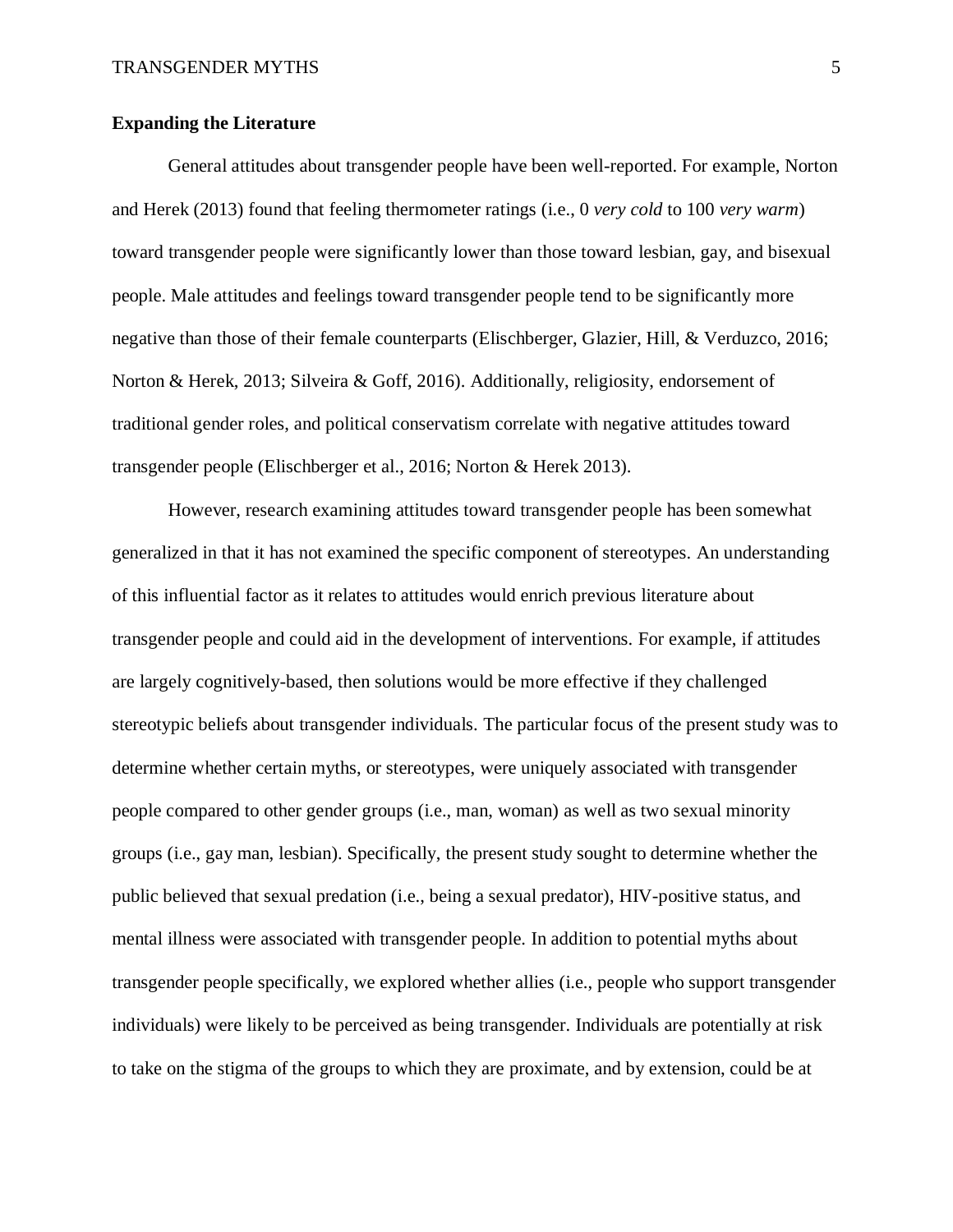risk to experience discrimination (Hernandez et al., 2016; Jefferson & Bramlett, 2010). We elaborate more specifically on the rationale for each myth below.

#### **Myths**

**Sexual predation myth.** In the past several years, school bathroom and locker room policies have been brought into question with regard to barriers faced by self-identified transgender students (e.g., Kansas State Legislature, 2016). Mass-media reporting made student petitions for self-identified bathroom choice highly salient and greatly increased public discussion on the challenges of incorporating transgender individuals into the largely binary system (i.e., a majority of facilities are either male or female). Online article comment sections provide one lens into public feelings about this issue. While the public has expressed some support for the idea of gender-neutral bathrooms (e.g., "Gender-neutral restrooms…would be a good idea for many more groups than trans people", Rode, 2013), criticism has emerged in response to this suggestion as well. Some responses have been blatantly hostile toward transgender individuals in general (e.g., "Science will sort out this dysfunction in human genome", Rode, 2013), while many have cited external reasons such as concerns about women's sexual privacy/security and the safety of children. These concerns gave particular focus to potential male sexual predators; for instance, "…if the bathroom is neutral, I'd feel a lot less safe having a man in the same bathroom with me" (Rode, 2013). Smiler and Gelman (2008) found that adults essentialize gendered concepts such that they believe there are fixed gender properties that do not really change from birth through death. Therefore, individuals who deviate from their gender assigned at birth (i.e., transgender people) may be viewed as illegitimate. Specifically, transgender people's gender assigned at birth may be viewed as more legitimate than their selfidentification (Bettcher, 2009). Further, in Smiler and Gelman's (2008) study, masculine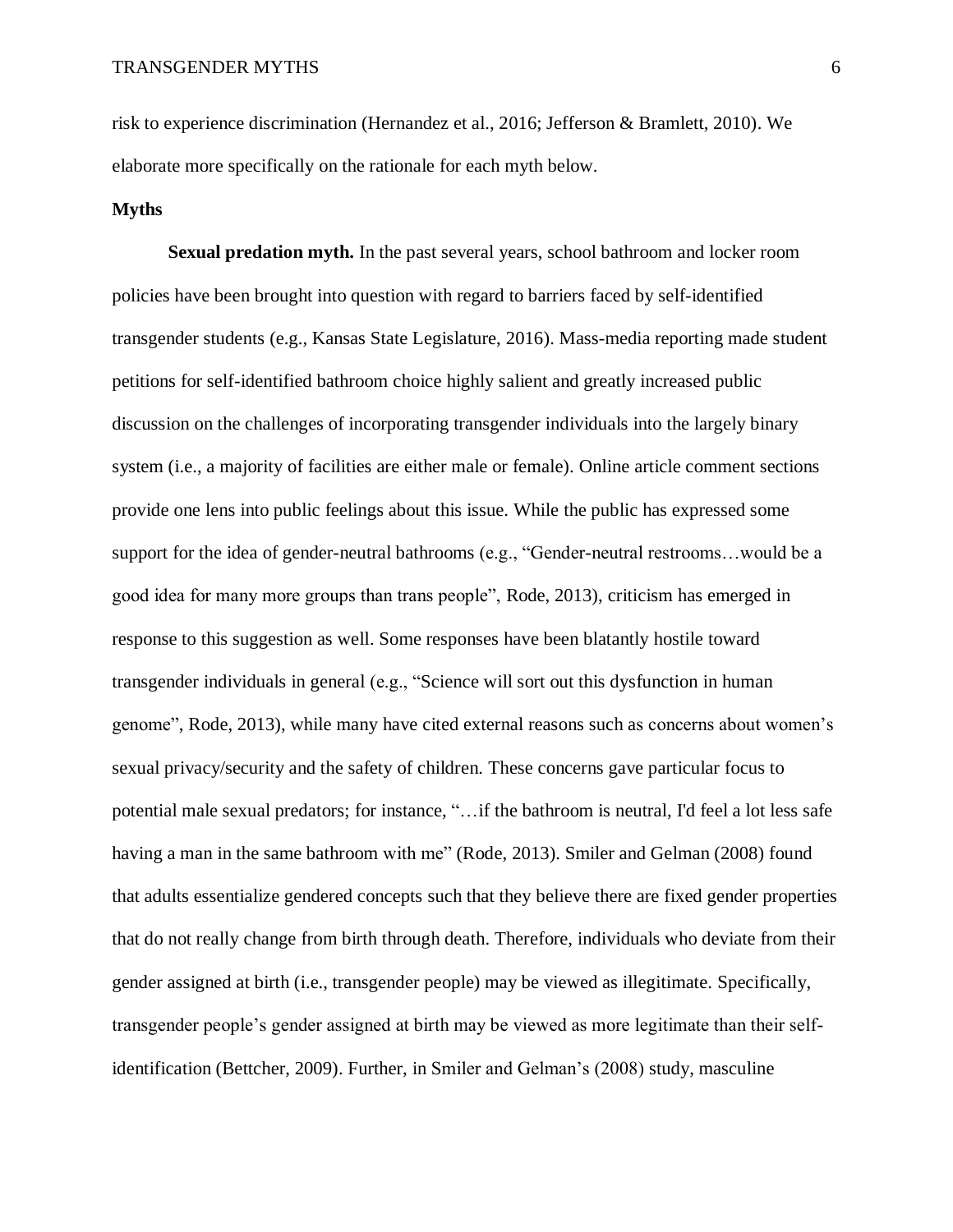concepts had particularly high essentialism scores; therefore, transgender women (i.e., assigned male at birth, identify as female) may be essentialized as masculine. As such, they may be perceived as men trying to invade women's private spaces. Thus, a sexual predation myth may exist particularly with regard to transgender women.

**HIV myth.** Transgender women are at a significantly heightened risk for HIV for a number of reasons, such as performing sex work due to poverty, social/institutional barriers to medical care, and exposure to used needles due to increased risk for drug abuse (Grant et al., 2011). This risk has been well-documented and given that some of these reports are available to the public, this may convey an HIV-positive stereotype about transgender women. Moreover, the AIDS epidemic of the 1980s in the United States left gay men with the stigma of being infected with HIV. Therefore, it is possible that transgender people may take on the HIV stigma of gay men because sexual and gender minorities are typically conceptualized together (i.e., LGBT). It may also be that the public confuses transgender women and gay men with one another (Burke  $\&$ LaFrance, 2015, unpublished manuscript).

**Mental illness myth.** The Diagnostic and Statistical Manual of Mental Disorders (DSM), had previously listed transgenderisms (i.e., behaviors that violate traditional gender norms) as symptomatic of Gender Identity Disorder (American Psychiatric Association, 2013). This specific label indicates a pathology, or a mental illness requiring treatment. This diagnosis was reworked in the DSM-5 as Gender Dysphoria, shifting the focus from identity itself to the psycho-social implications of having a transgender identity (American Psychiatric Association, 2013). However, given the ubiquity of the DSM in psychiatric work and its accessibility to the public, the original name likely had a significant influence on public perceptions of what being transgender even means. It is possible that because transgender identity is, or at least has been,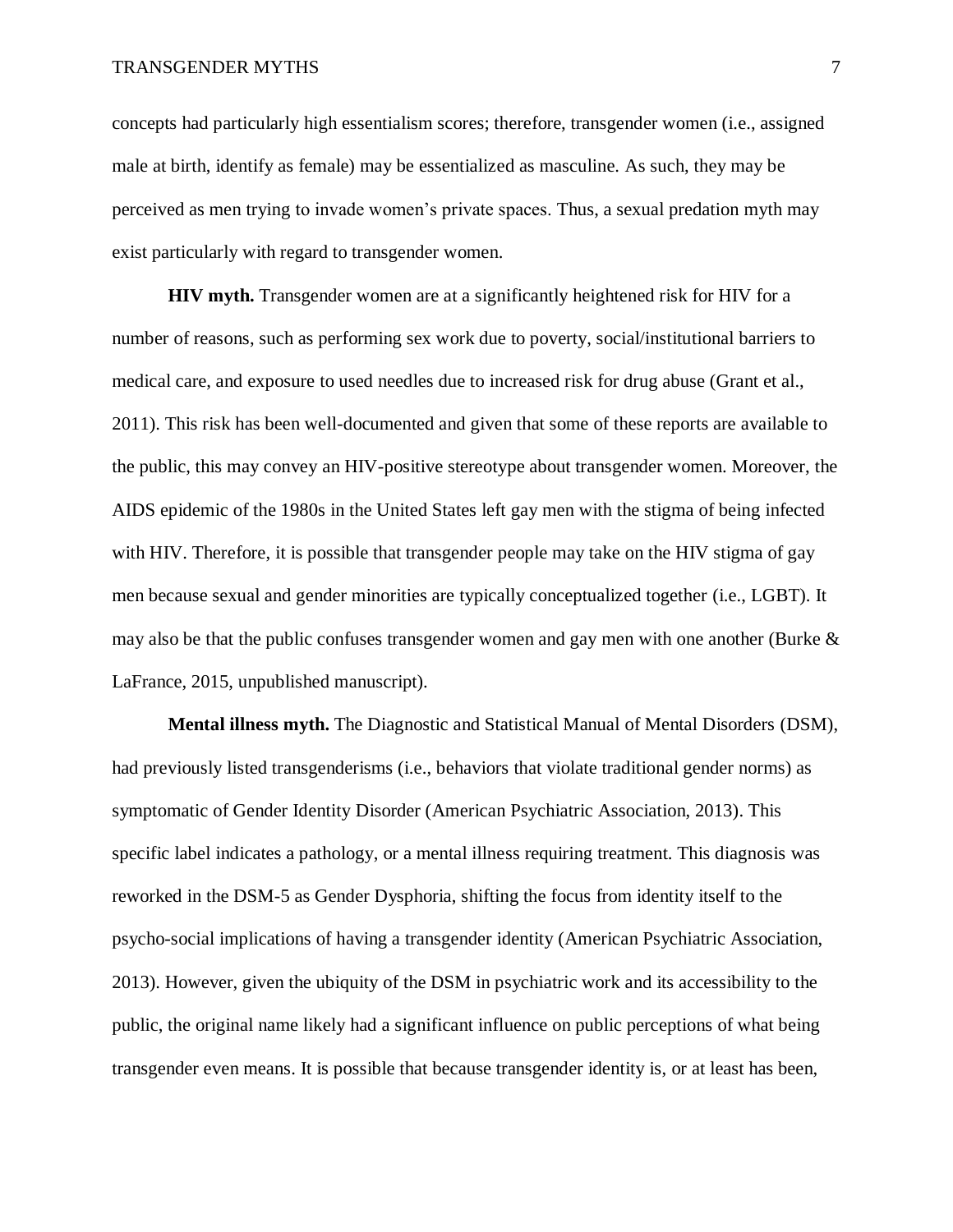regarded as a mental illness per se, features of other mental illnesses may confound people's understanding of what a transgender identity entails. For example, being transgender might be perceived as a form of insanity or delusion. As a result, the public may conflate transgender identities with mental illness (Reed, Franks, & Scherr, 2015).

**Allies as transgender myth.** Stigma-by-association (SBA) is the process by which an individual feels threatened about or takes on a group's stigma without actually being a member of that group (Hernandez et al., 2016; Jefferson & Bramlett, 2010). In other words, people may misconstrue characteristics about an individual or even misidentify that person as a member of a group because the person is proximate to the group, either physically, conceptually, or both (e.g., Rudman, Mescher, & Moss-Racusin, 2012). Allyship (i.e., the role of supporting a group of people) makes people especially proximate to a group and could therefore increase the likelihood for them to experience SBA. For example, an ally of transgender people may be seen often at events supporting transgender rights. The concept of SBA would predict that this person is more likely to be judged as being transgender even if they are not. Although this myth is not about transgender people themselves, it has potentially serious implications. If transgender allies take on the stigma of transgender people simply by being around or supporting them, allies may also be stereotyped and/or discriminated against in a similar fashion to transgender individuals. If the above myths are especially associated with transgender individuals, allies could also be seen as representative of the myths due to SBA. In contexts where an individual is not empowered to assert their identity (e.g., "I support transgender rights but that does not make me transgender") or is simply not believed, SBA could lead to negative outcomes for allies.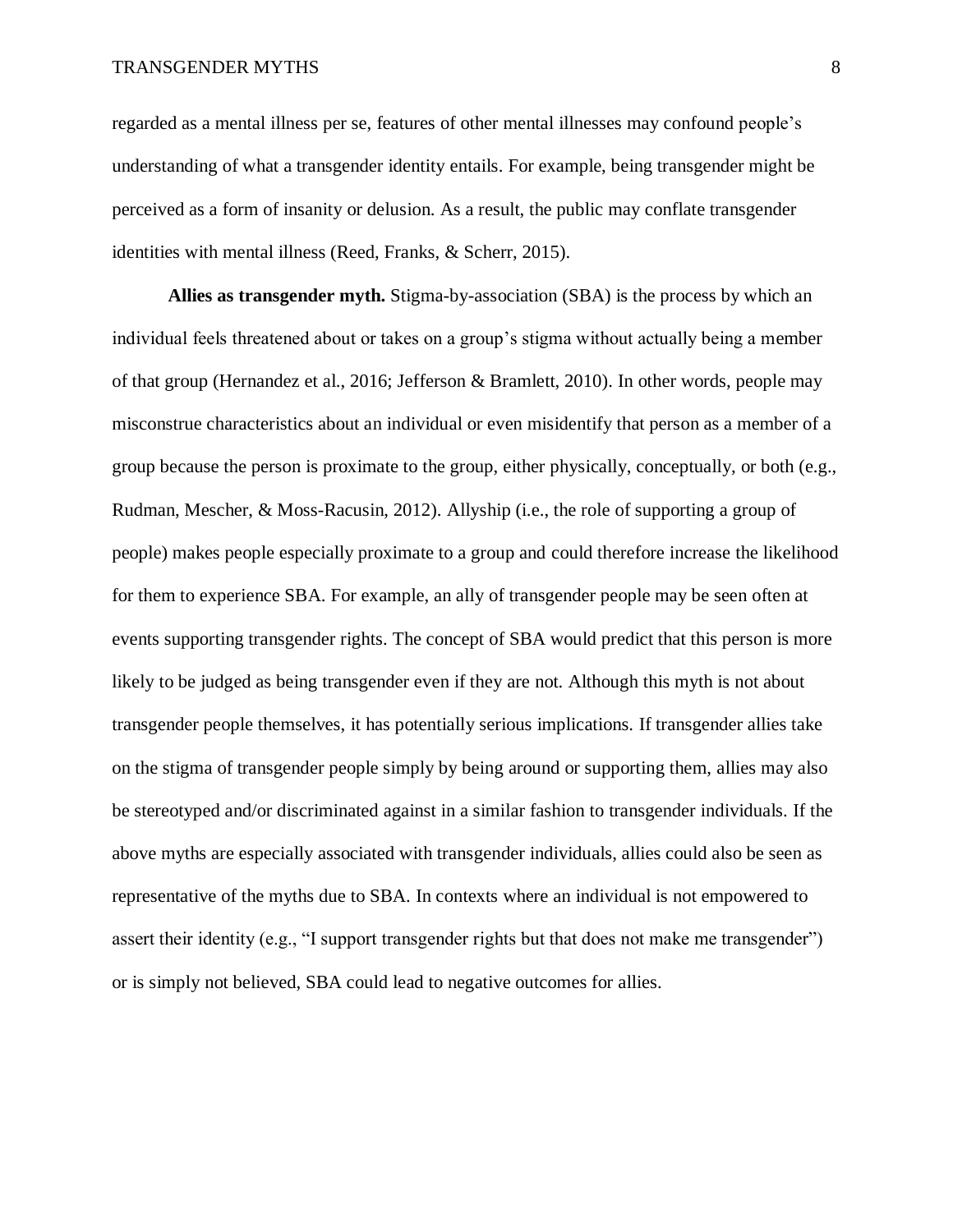#### **The Representativeness Heuristic and the Present Study**

In order to determine whether the public perceived the above myths as associated with transgender people, we employed a task intended to evoke the representativeness heuristic. The representativeness heuristic is an automatic thought process whereby a target is associated with, or seen as representative of, a category (Tversky & Kahneman, 1974). When perceiving a target, individuals attend to various characteristics of that target and use these characteristics to determine which category the target belongs to (Tversky & Kahneman, 1974). Tverksy and Kahneman's 1983 publication contains a classic example of a test of the representativeness heuristic. Participants were presented with the following:

Linda is 31 years old, single, outspoken and very bright. She majored in philosophy. As a student, she was deeply concerned with issues of discrimination and social justice, and also participated in anti-nuclear demonstrations.

After reading this description, participants were asked to rank the likelihood that she belonged to various categories, most importantly including "a bank teller and is active in the feminist movement", and "a bank teller". Eighty-five percent of the time, participants indicated that it was more likely that Linda was both a bank teller and active in the feminist movement than just a bank teller. However, this represents a judgment error in that it is more probable for Linda to possess one attribute than two. This erroneous choice (i.e., the conjunction fallacy) demonstrates that the description was compelling enough for participants to make a judgment error in terms of Linda's group membership because it was seen as highly representative of a feminist.

Research on the representativeness heuristic has significant implications with regard to stereotypes, in that humans make automatic, implicit assumptions about a target's group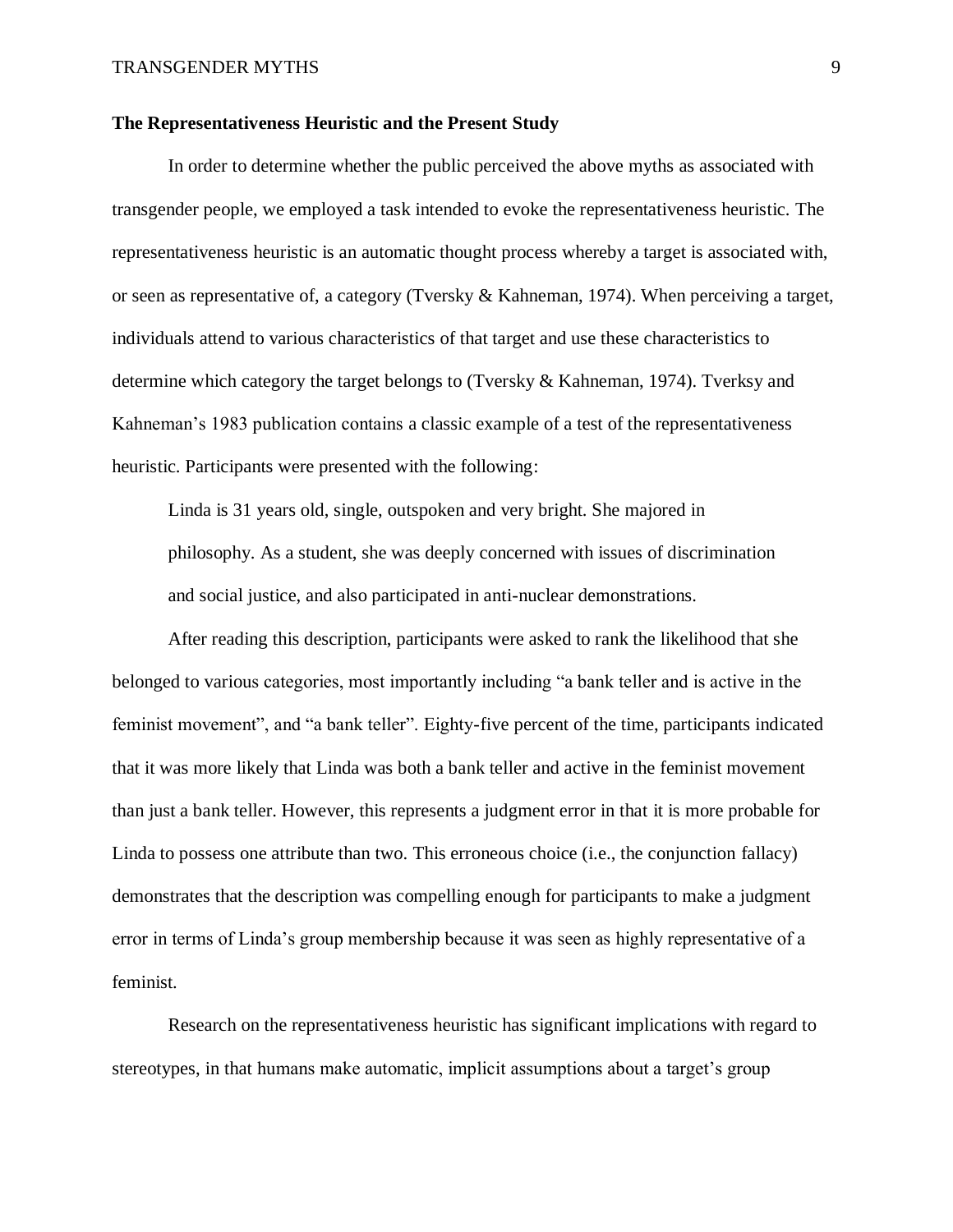membership by simply perceiving that target. The representativeness heuristic has been applied in experimental research to determine whether people associate certain characteristics with particular groups (e.g., atheists; Gervais, 2014). This prior research has used a slightly altered version of the method described above, now referred to as the conjunction fallacy paradigm. The present research employed this method and we theorized that targets possessing characteristics consistent with the previously mentioned myths (e.g., sexually predacious) would likely be seen as more representative of transgender individuals compared to the following groups: cisgender (i.e., gender identity is congruent with gender assigned at birth) men and women, gay men, and lesbians. We should note that we only examined "transgender man" and "transgender woman" as categories and did not include non-binary gender identities such as genderqueer or genderfluid to allow for greater statistical power and a more manageable design. Additionally, because binary transgender individuals may pass (i.e., become indistinguishable from their cisgender counterparts; Roen, 2002) or be miscategorized as sexual minorities (Burke & LaFrance, 2015), it was practical to compare those groups directly to determine whether the myths were uniquely representative of transgender people, independent of any confusion between the groups. Representativeness was measured by conjunction errors, meaning that participants selected the conjunction (e.g., a bank teller and transgender) over a single attribute (e.g., a bank teller).

The present study employed a between-subjects 5x6 factorial design. Although the study was exploratory, we hypothesized the following to direct our analyses: 1) The sexual predator myth would be perceived as more representative of transgender women compared to all other categories except men and gay men; 2) The HIV myth would be perceived as more representative of transgender women compared to all other categories except gay men; 3) The mental illness myth would be perceived as more representative of transgender women and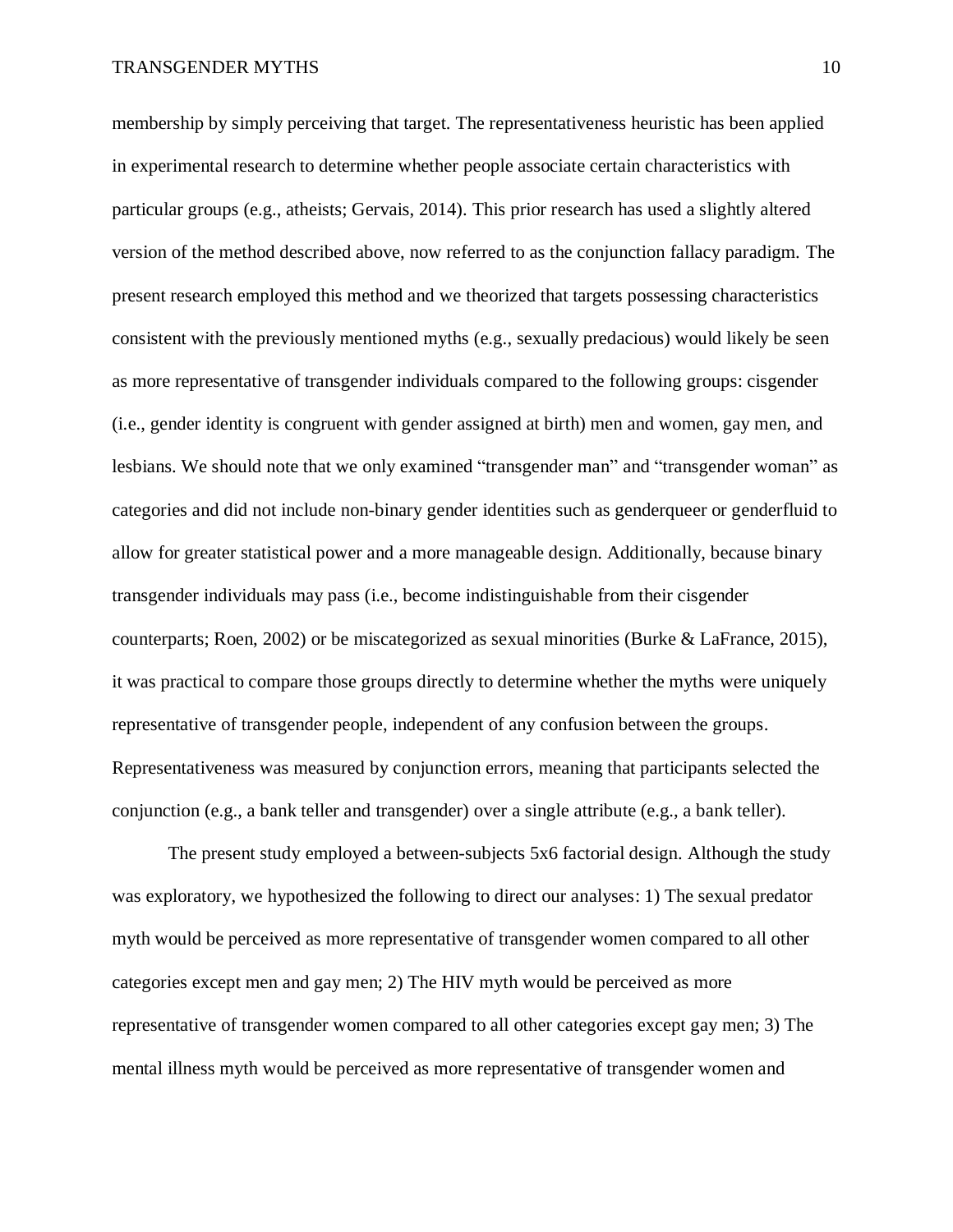transgender men compared to men and gay men; and 4) The ally myth would be perceived as more representative of transgender women and transgender men compared to men. Additionally, we hypothesized that feelings toward transgender people would be unfavorable overall. Further, we expected that feelings toward transgender people would negatively correlate with participant religiosity and political conservatism.

#### **Method**

#### **Participants**

One thousand four hundred sixty-five community members were recruited online via Amazon's Mechanical Turk (MTurk; Buhrmester, Kwang, & Gosling, 2011) to complete the survey for a nominal compensation. Fifteen participants who had completed the study were excluded from analyses because they indicated that they had previously seen questions contained in the study. Therefore, the final sample was comprised of 1450 participants ages 18 to 98 ( $M =$  $37.61$ ,  $SD = 12.76$ ). The majority of the sample was White/Caucasian (78.0%), with 8.5% Black/African American, 6.5% Asian, 6.3% Hispanic/Latino, 2.7% multi-racial, 2.3% American Indian/Alaskan Native, and 0.4% Native Hawaiian/Pacific Islander. A little over half of participants identified as female (58.6%); 40.4% identified as male, 0.4% other/prefer not to say, 0.3% genderqueer, 0.1% transgender man, and 0.1% transgender woman. A majority of our sample was heterosexual (88.1%), with 6.8% bisexual, 3.5% homosexual, and 1.7% other/prefer not to say. On average, our sample was slightly liberal  $(M = 3.58; SD = 1.81;$  scores ranged from 1 *very liberal* to 7 *very conservative*) and slightly religious (*M* = 4.53; *SD* = 2.99; scores ranged from 1 *not at all religious* to 7 *extremely religious*). Given that we wanted our results to generalize to adult U.S. citizens, participants were prevented from completing the study if they were not U.S. citizens and least 18 years old.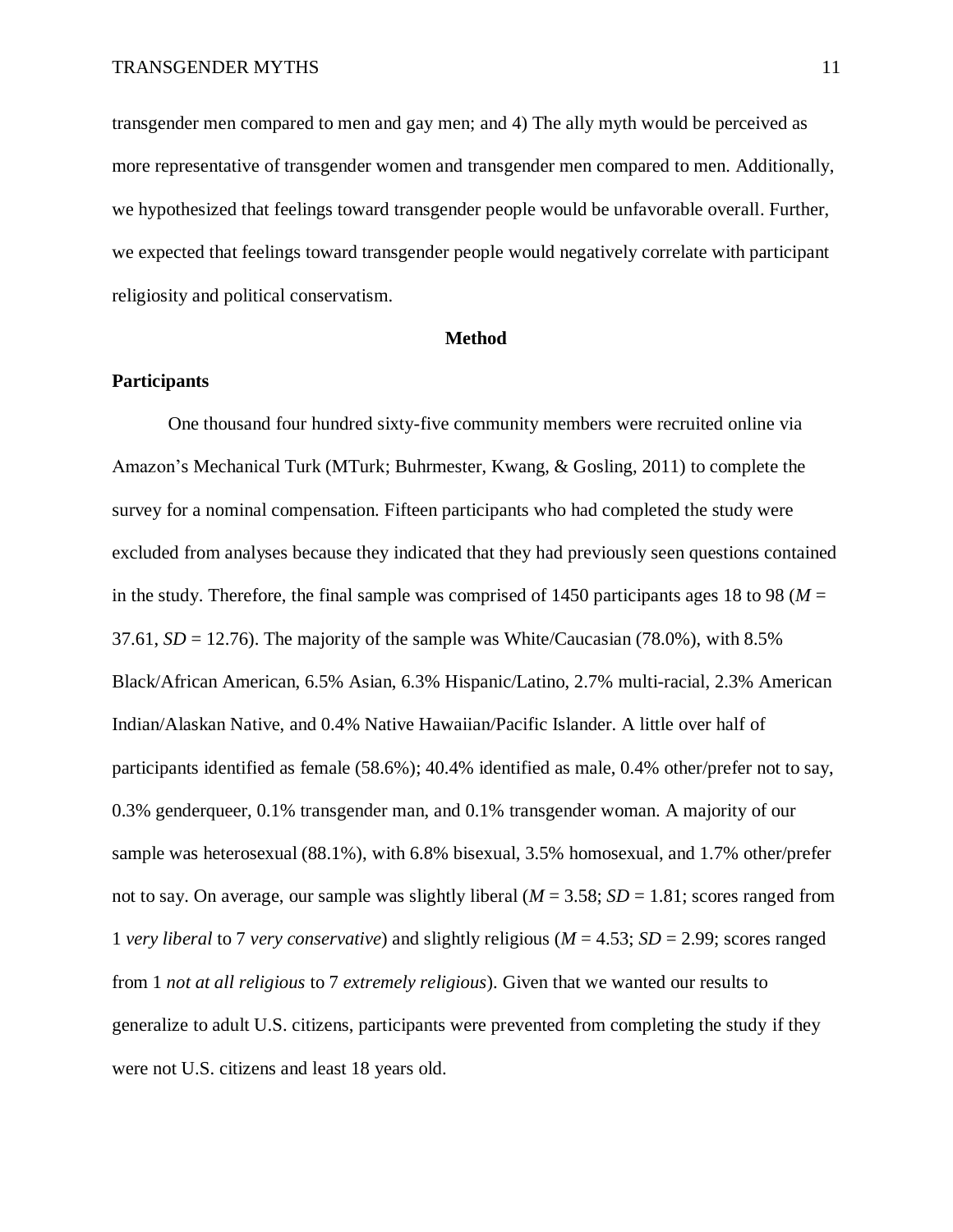#### **Materials and Measures**

**Vignettes.** We created four unique descriptions about different targets, each describing an imaginary person "A." who was either: a sexual predator, HIV-positive, mentally ill, or an ally of transgender people. There was significant variability between vignettes in terms of their content in order to both increase ecological validity as well as make each myth salient. For example, the HIV vignette described an individual who learned that they were HIV-positive from donating to a blood drive, whereas the sexual predation vignette described someone who would invade dressing room stalls (see Appendix A).

We also included a control vignette describing someone who was unfair to others (adapted from Gervais, 2014). This vignette was included to determine whether participants perceived the vignettes as representative of transgender people as a function of their content and not their valence. For example, the sexual predator vignette describes someone that might be considered an amoral person. Consequently, sexual predation may be perceived as representative of transgender people because it is a negative attribute, not because that particular behavior is necessarily representative of transgender people. In other words, negative attitudes toward transgender people may lead to negative attributes being more readily perceived as representative of transgender people.

We pilot tested these vignettes with a separate MTurk sample  $(N = 67)$  to ensure that they conveyed intended characteristics (i.e., sexual predator = perverted, HIV positive = promiscuous, mentally ill  $=$  mentally ill, ally  $=$  activist) and were realistic. Vignettes did not vary significantly in their perceived realism compared to the control vignette. The sexual predator was rated as significantly more perverted ( $M = 6.47$ ,  $SD = 1.40$ ) compared to the control target [ $M = 2.24$ , *SD*  $= 1.40$ ;  $t(65) = -18.77$ ,  $p < .001$ . The HIV-positive target was rated as significantly more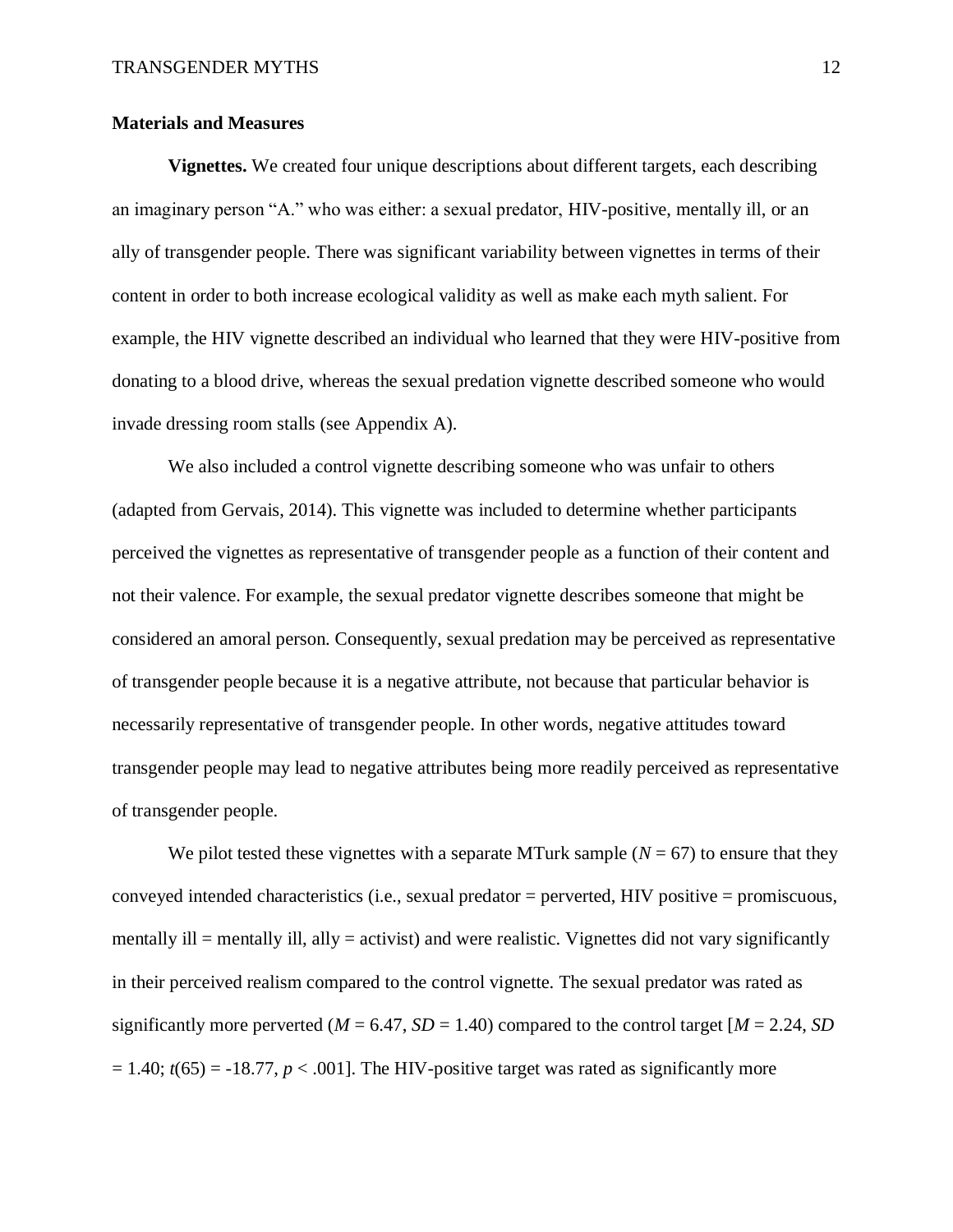promiscuous ( $M = 4.64$ ,  $SD = 1.79$ ) compared to the control target [ $M = 2.95$ ,  $SD = 1.75$ ;  $t(65) =$ -5.83, *p* < .001]. The mentally-ill target was rated as significantly more mentally ill (*M* = 5.56, *SD* = 1.43) compared to the control target  $[M = 2.80, SD = 1.68; t(65) = -14.46, p < .001]$ . Lastly, the ally target was rated as significantly more activist ( $M = 5.92$ ,  $SD = 1.56$ ) compared to the control target  $[M = 1.79, SD = 1.32; t(65) = -14.92, p < .001]$ .

**Judgment task.** Participants were asked to intuitively judge whether it was more likely that the person in the vignette was "a bank teller" or "a bank teller and XXXXX". The conjunction (i.e., XXXXX) randomly included one of the following six gender/sexual orientation categories: man, woman, transgender man (i.e., born female, identifies as male), transgender woman (i.e., born male, identifies as female), gay man, or lesbian.

**Syllogistic reasoning questions.** We included several syllogistic reasoning questions reflecting the structure of the representativeness judgment task in order to obscure the purpose of the judgment task (Gervais, 2014). The questions posed factual statements and then asked participants to select one of two logical conclusions based on the statements. For instance, participants viewed: "All flight attendants are singers. At least part of the women are flight attendants. What conclusion can you draw based on these statements?" They then selected from one of two possible conclusions (e.g., "Some women are singers").

**Feeling thermometers.** A feeling thermometer is a continuous scale rating that assesses how warm an individual feels toward a target (i.e., 0 = *very cold*, 100 = *very warm*). Feeling thermometers were set at 50 by default. Participants were asked to "Please rate the following groups based on how warm you feel toward them". They rated 13 different social groups (including the six gender/sexual orientation categories featured in the judgment task) using feeling thermometers. The additional groups (e.g., alcoholics) were included as distractors.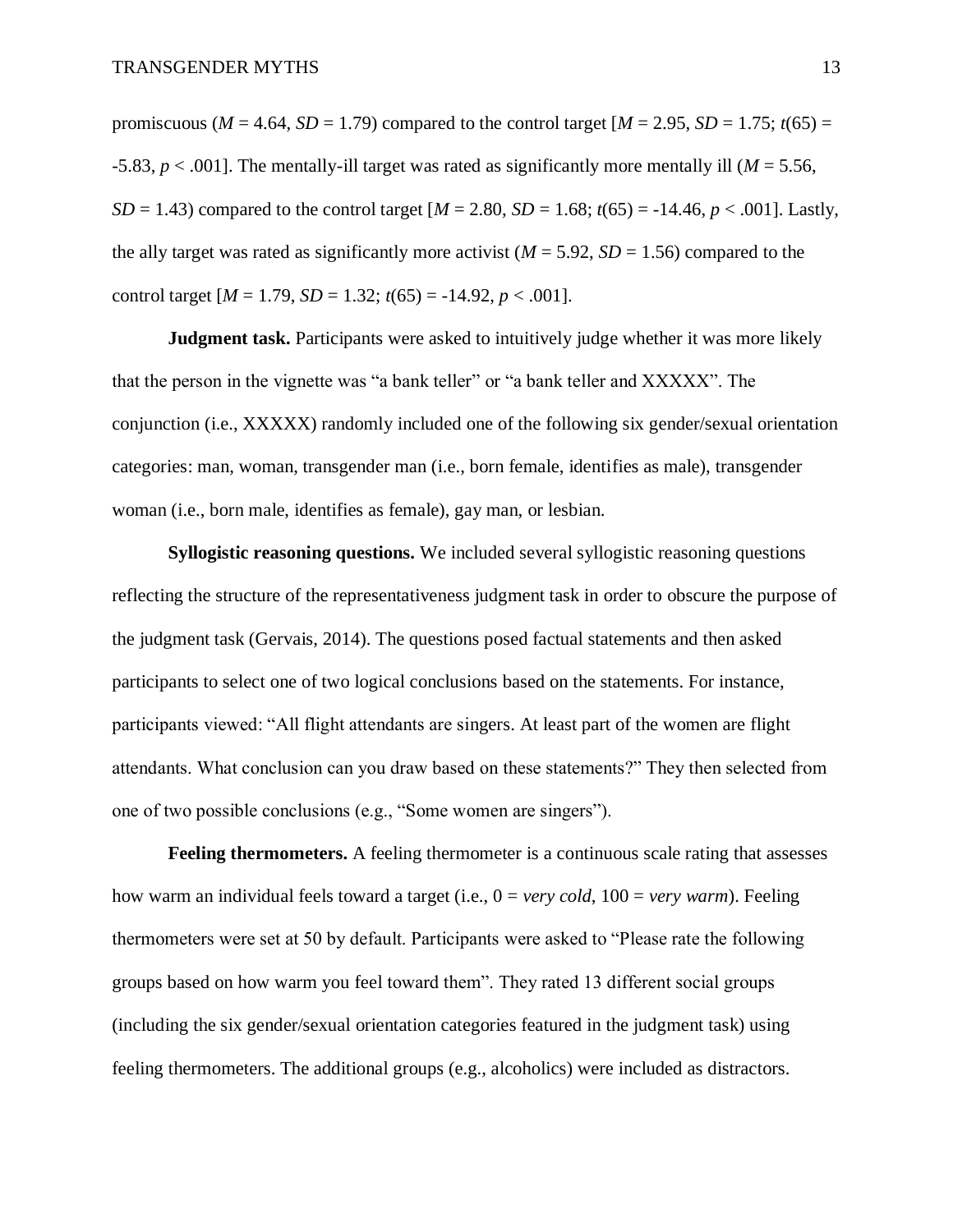Participants could adjust their rating by clicking and dragging a slider either left (approaching 0) or right (approaching 100).

#### **Procedure**

Participants completed the survey online through Qualtrics.com. They first provided informed consent and indicated whether they were a United States citizen and at least 18 years old. They were then randomly presented with one of the five vignettes and completed the judgment task afterward. Following the judgment task, they completed three syllogistic reasoning questions. Next, participants completed the feeling thermometers. Demographic questions were included second-to-last in order to control for potential effects (e.g., primes) on the judgment task. Lastly, we asked participants whether they had previously been exposed to any questions or descriptions from our survey, as well as what they thought the study was about.

#### **Results**

First, we tested our hypotheses regarding the perceived representativeness of the myths for the transgender man and transgender woman categories. Representativeness was measured as whether participants made a conjunction error or not. Given that our dependent variable was dichotomous, we used logistic regression for analysis. We conducted a series of logistic regressions for each myth, which allowed us to test whether it was more or less likely for participants to make the conjunction error for the transgender man or transgender woman categories compared to the other gender/sexual orientation categories (see Table 1 for logistic regression results).

For the control vignette, we found that the likelihood of conjunction errors was significantly less when participants were presented with transgender man or transgender woman compared to man, and not significantly different from the other categories. For the sexual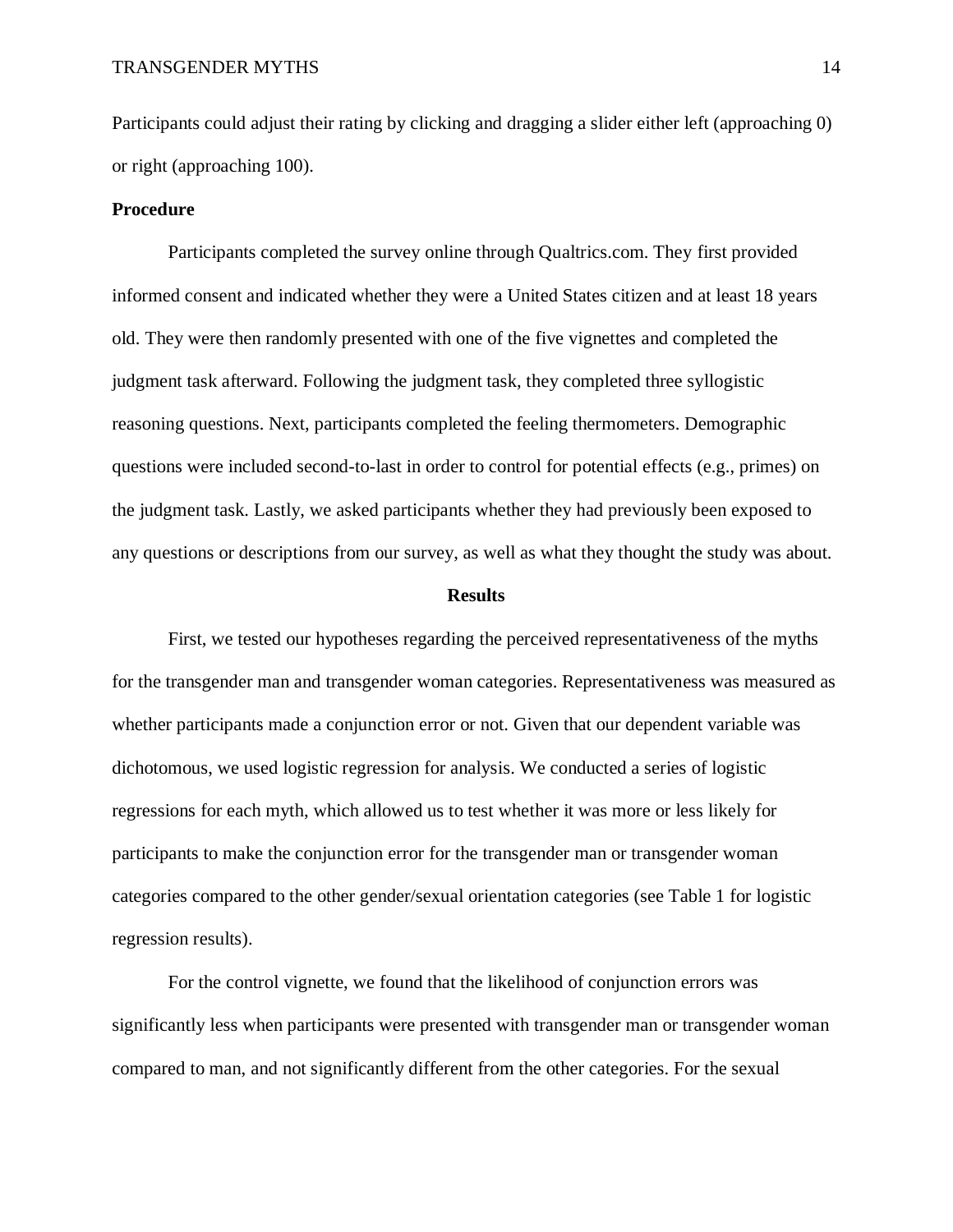predator vignette, we expected that conjunction errors would be significantly more likely when participants were presented with transgender woman compared to all other categories except man and gay man. Results indicated that conjunction errors were significantly more likely when participants were presented with transgender woman compared to woman, but significantly less likely for both transgender categories compared to man. We hypothesized that conjunction errors in the HIV vignette would be significantly more likely when participants were presented with transgender woman compared to all other categories except gay man. Conjunction errors were significantly more likely when participants were presented with transgender man compared to woman and lesbian, while errors were significantly less likely for transgender woman compared to man. Regarding the mental illness vignette, we anticipated that conjunction errors would be significantly more likely when participants were presented with transgender woman or transgender man compared to man and gay man. We found that conjunction errors were significantly more likely when participants were presented with transgender man or transgender woman compared to woman, gay man, and lesbian. Finally, for the ally vignette, we predicted that conjunction errors would be significantly more likely when participants were presented with transgender woman or transgender man compared to man. Results demonstrated that conjunction errors were significantly more likely when participants were presented with transgender man compared to man, and marginally more likely for transgender woman compared to man.

Finally, we examined the relationship between participant demographics and their attitudes toward transgender individuals. We hypothesized that feelings toward transgender people would be unfavorable overall. Participants provided feeling thermometer ratings for each gender/sexual orientation group (within-subjects factor) on a continuous scale; therefore, we conducted a repeated-measures ANOVA. A repeated-measures ANOVA with a Greenhouse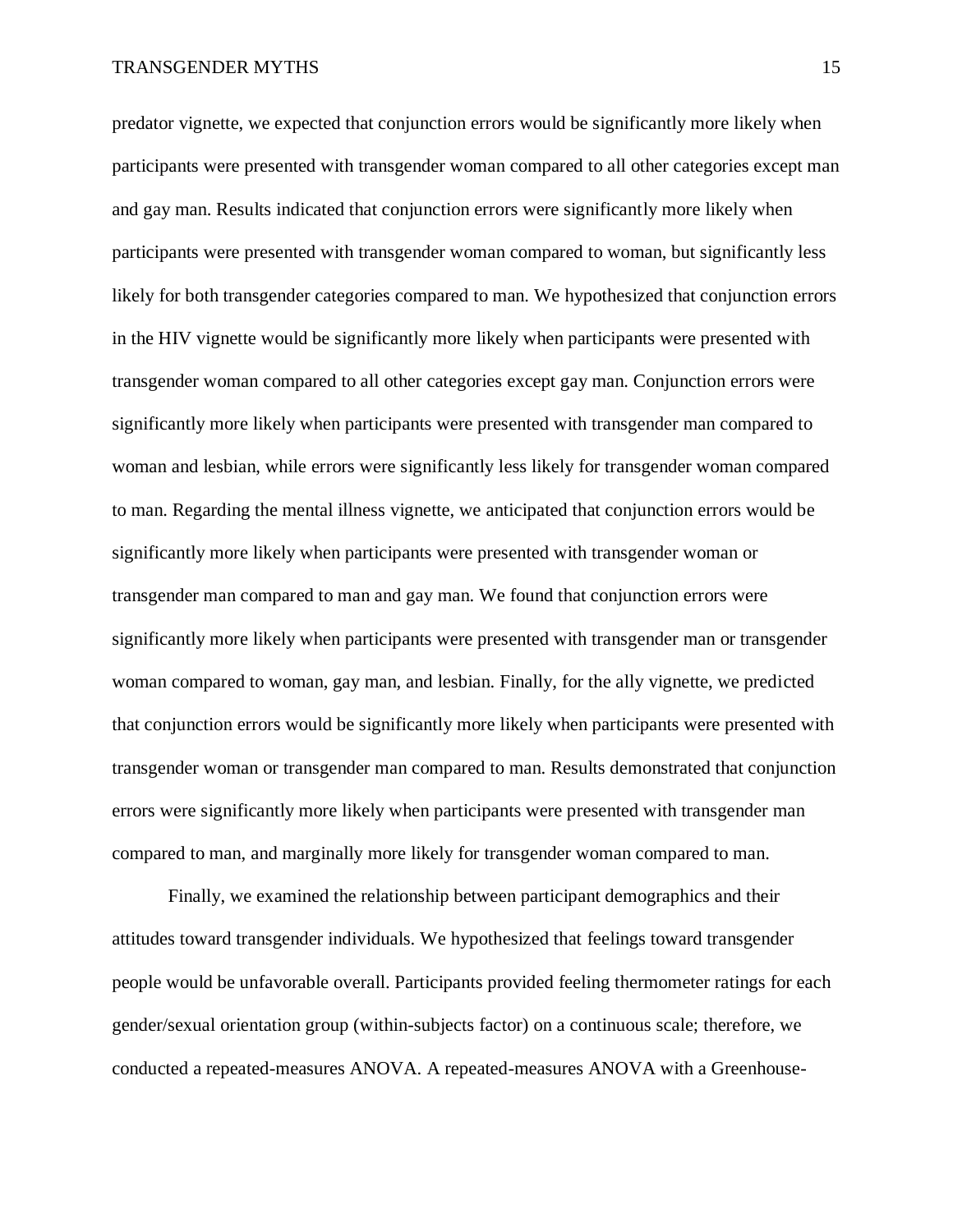Geisser correction indicated that there were significant differences between mean feeling thermometer ratings for the six gender/sexual orientation categories, *F*(2.19, 3152.85) = 352.82, *p* < .001. Post hoc tests using the Bonferroni correction revealed that the mean ratings for transgender men and transgender women were significantly lower than the ratings for men, women, gay men, and lesbians (see Figure 1). Consistent with previous literature, participants' political conservatism had a moderate negative correlation with their feeling thermometer ratings toward transgender men, transgender women, gay men, and lesbians (see Table 2). Religiosity was also negatively correlated with feeling thermometer ratings toward transgender men, transgender women, gay men, and lesbians (see Table 2).

#### **Discussion**

American attitudes toward transgender individuals are demonstrably negative, which helps to explain discriminatory behaviors targeted toward this group. In other words, if people have negative attitudes toward transgender people, then it follows that they would treat transgender people in a discriminatory manner. Although useful per se, this research does not necessarily identify the source of these attitudes. Therefore, the present study sought to investigate one component of attitudes—stereotypes, or myths—with the intent of bringing light to one potential source of anti-transgender prejudice. We hypothesized that the American public believes that sexual predation, HIV-positive status, and mental illness are associated with transgender identity. We also hypothesized that transgender allies are likely to be stigmatized as transgender. Using the conjunction fallacy paradigm, we tested whether the public perceived those attributes as especially representative of transgender people.

Our data suggest that the American public may have gendered assumptions about sexual predators, HIV-positive people, mentally-ill people, and allies of transgender people. First, our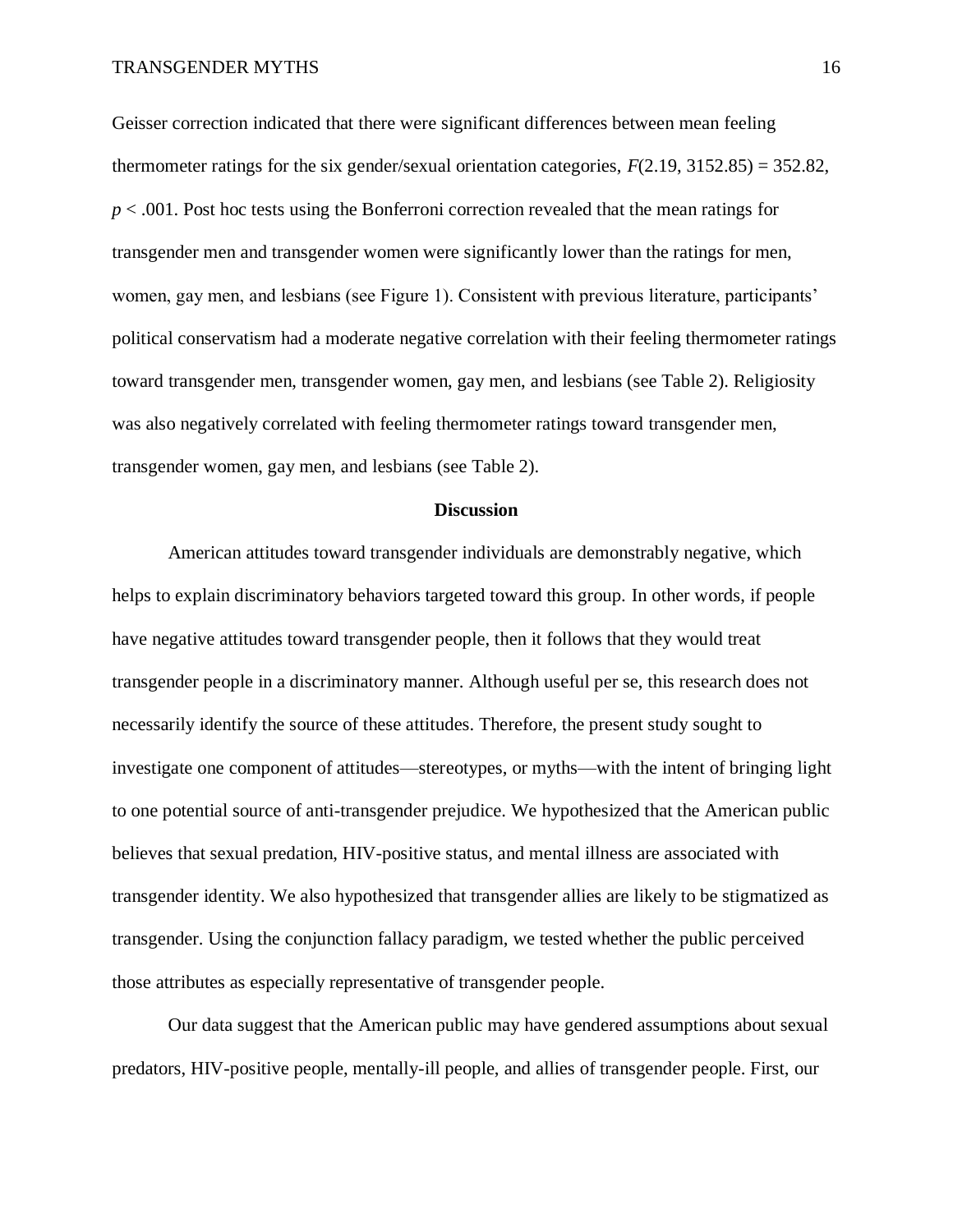control data indicated that the negatively-described control target was not perceived as representative of transgender people, suggesting that those vignettes perceived as representative of either or both transgender categories were truly representative of those characteristics and not representative because they conveyed negative attributes generally. However, the control target was perceived as significantly more representative of men compared to the two transgender categories. Given that the vignette described gambling behavior in a bar context, this may indicate that the control vignette was perceived as specifically masculine behavior. If the control vignette was confounded with perceptions of masculinity, this may limit our aforementioned conclusion regarding the effect of the valence of the myths. Regardless, if the control vignette is perceived as more masculine, it is noteworthy that participants did not perceive it as representative of transgender men. This could suggest that the public perceives transgender men as less masculine than cisgender men.

Our data on the sexual predator vignette suggest that sexual predation is not strongly perceived as representative of transgender people, especially compared to men. Although the error rates for the transgender woman category (27.5%) and cisgender woman category (11.1%) were relatively low overall, participants exhibited significantly higher likelihood of making the conjunction error for the transgender woman category. This difference demonstrates that transgender women may be perceived differently than cisgender women. That is, although transgender women and cisgender women identify in the same way (i.e., female), the public appears to perceive them differently in this particular context. It may be that transgender women are perceived as having characteristics consistent with sexual predators. For instance, given that sexual predation was seen as more representative of men compared to transgender women, but less representative of women compared to transgender women, it is possible that transgender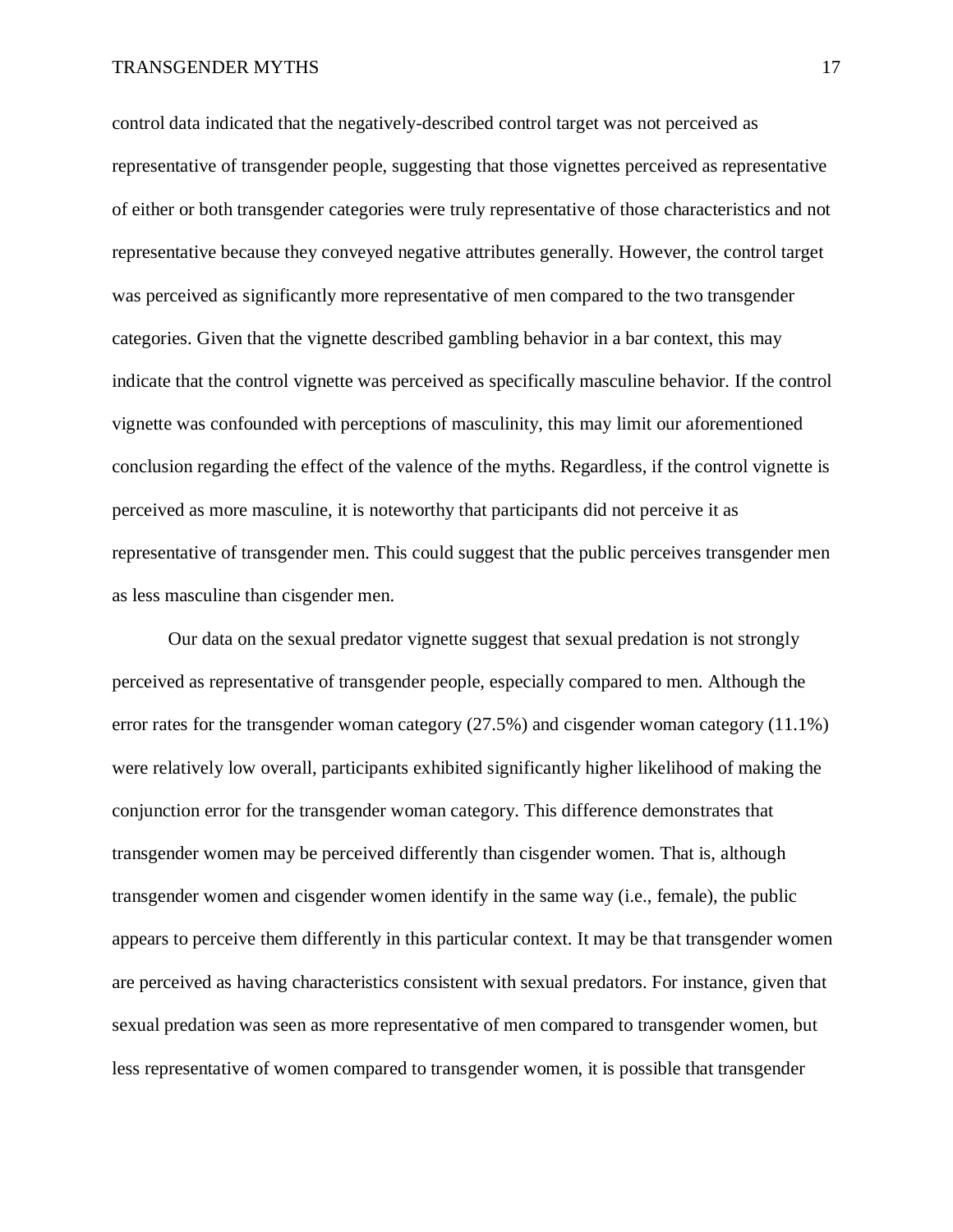women are seen as more masculine than cisgender women; this may be due to transgender women's identities being essentialized as male. Future research could examine perceptions of whether cisgender and transgender female targets are sexual predators, with perceived masculinity as a potential mediator of this relationship.

Our analyses on the HIV vignette data suggest that HIV is perceived as significantly more representative of transgender men compared to women and lesbians, and more representative of men compared to transgender women. Perhaps this indicates that HIV is associated with masculine identities. In reality, research suggests that transgender women demonstrate a higher prevalence of and risk for HIV than transgender men (Centers for Disease Control and Prevention, 2017). Given that our results suggest that the public perceives HIV as more representative of the male categories relative to female categories, future work may focus on the relationship between perceived masculinity and variables related to HIV, such as promiscuity or recklessness. Perhaps males are viewed as more sexually active and therefore more likely to contract HIV. Additionally, HIV stigma surrounding gay men may play a role in peoples' perceptions of all men, such that the public sees all men as more likely to have HIV due to stigma-by-association with gay men.

While men may be stigmatized as being HIV-positive, transgender people may be stigmatized as being mentally ill. Results from the mental illness vignette indicate that mental health stigma surrounds transgender individuals. As stated, previous versions of the DSM may have contributed to the depiction of transgender individuals as mentally ill. However, future work should empirically investigate sources of this perception to better understand why mental illness is especially representative of transgender targets. Perhaps salient media depictions of aggressive, volatile transgender/transsexual individuals, such as Dr. Frank N. Furter in *The*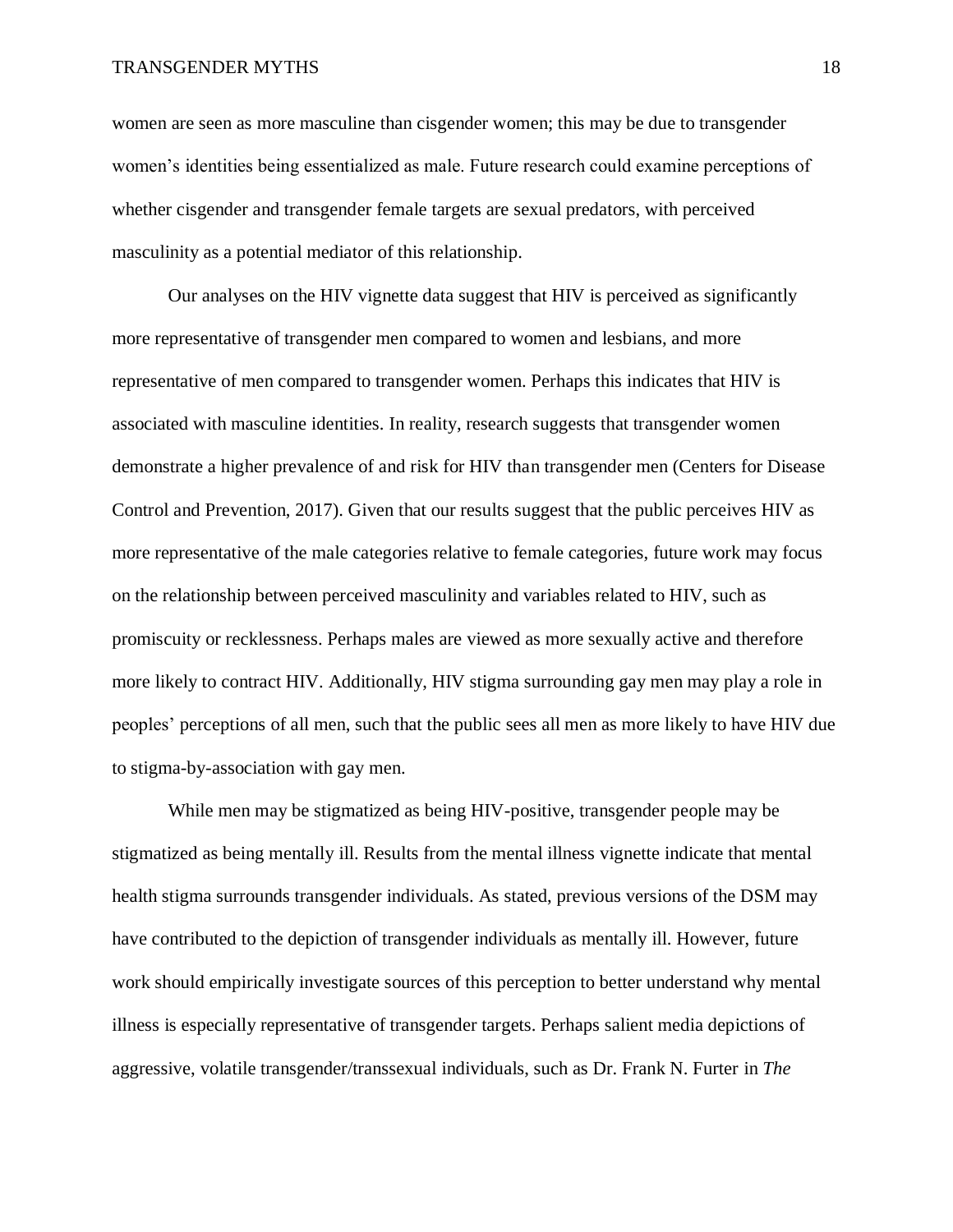*Rocky Horror Picture Show,* factor into perceptions of these individuals' mental health. Another explanation could be deviance from a gender binary (i.e., gender construed as two distinct categories of male and female). Greater endorsement of a gender binary predicts negative feelings toward transgender people (although this relationship falls to non-significance when controlling for anti-homosexual prejudice; Norton & Herek, 2013). Nonetheless, deviance from a gender binary appears to be received unfavorably, not just for transgender people but for cisgender individuals as well (e.g., Reidy, Shirk, Sloan, & Zeichner, 2009; Rudman et al., 2012), with discrimination against binary-deviant individuals varying from gender-related stigmatization to aggression. Individuals who strongly believe that gender is characterized by mutually-exclusive categories may view deviations from this system as unnatural and disorderly, possibly conveying mental illness.

In the way of gender roles, our results indicate that allyship with transgender people may be viewed as especially atypical for men. Alternatively, it may be that allyship is simply perceived as more representative of gender/sexual minorities or women because they are subject to gender-related oppression. Future work could determine why being an ally of transgender people is not seen as representative of males. For instance, there may be a stigma toward men who are allies of transgender people. Rudman et al. (2012) found that gender egalitarian men were stigmatized as more feminine and more likely to be gay. Perhaps gender egalitarianism is perceived as incompatible with masculinity or traditional male gender roles. As a result, American men may experience stigmatization while attempting to adhere to egalitarian norms. It would be practical to examine cross-sectional differences in different age-groups' perceptions of gender-egalitarian men if egalitarianism is becoming a more highly valued norm in newer generations.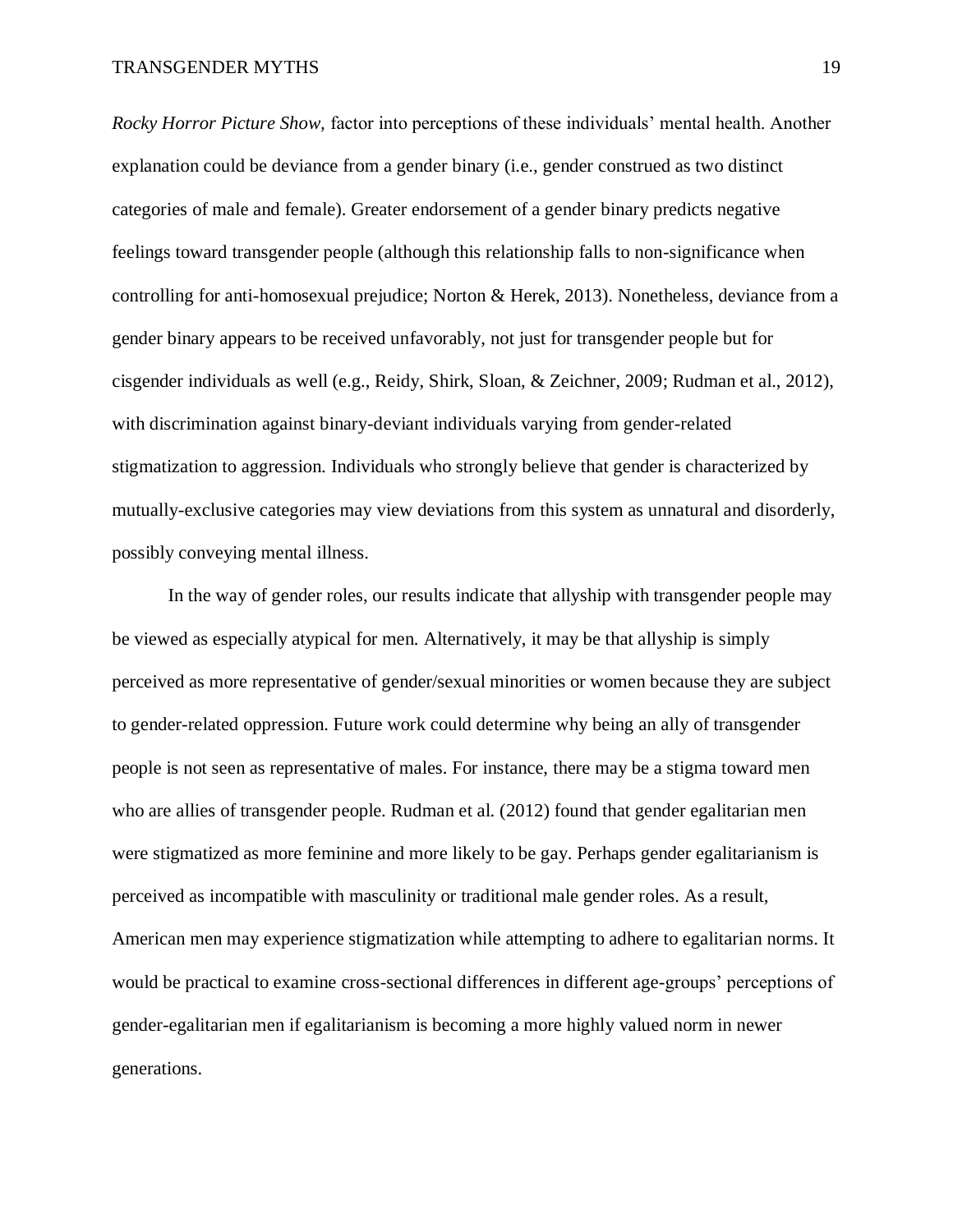Other aspects of culture, such as religiosity and conservatism, are also important factors to consider when discussing gender-related attitudes. Regarding our correlational data on religiosity/political orientation and feelings toward transgender people, we found that religiosity and political conservatism were negatively associated with feelings toward transgender people, a finding consistent with previous literature (Elischberger et al., 2016; Norton & Herek, 2013). Religious and conservative ideologies have an imperative to maintain tradition, which may include gender roles. Sexual and gender minorities represent a deviation from or threat to tradition, which could partially explain why conservatism and religiosity correlate with negative attitudes toward these groups. A complementary explanation, posited by Altemeyer and Hunsberger (1992), suggests that religious fundamentalism and right-wing authoritarianism are strongly correlated with measures of anti-minority prejudice. Given these data, it is likely that areas with large politically conservative or religious populations may demonstrate a negative climate for gender/sexual minorities, particularly when residents are high in religious fundamentalism and right-wing authoritarianism.

The present study has several limitations. First, it is exploratory, and therefore it is entirely possible that there are other myths surrounding transgender people that we did not consider when designing the present study. Second, although our results suggest that the public perceives mental illness as particularly representative of transgender people, we only theorize as to why this is the case; we have not experimentally tested any variables that necessarily explain our finding. Third, due to concerns regarding statistical power and making the design more parsimonious, we excluded several non-binary groups from the conjunction fallacy task, such as "transgender" (no gender attributes specified), genderfluid, and genderqueer. Consequently, our design inadvertently adheres transgender targets to a more traditional construction of gender (i.e.,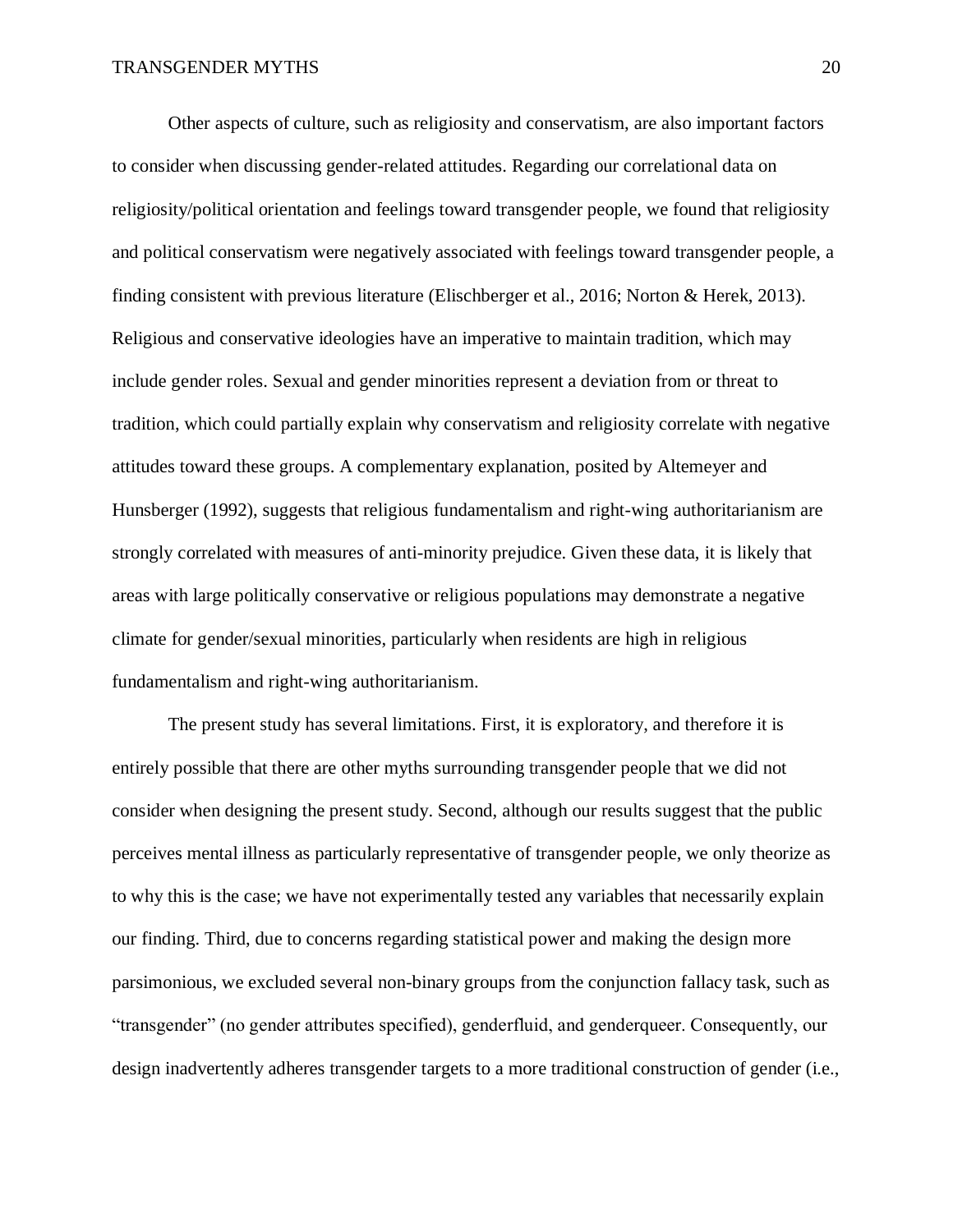male vs. female). Therefore, it should be noted that although we refer to "transgender" people throughout our results, our use of this term truly denotes transgender women and transgender men as opposed to the larger umbrella of identities covered by the "transgender" label. Fourth, our sample was slightly liberal and slightly religious, limiting the generalizability of our findings to a national level (see Lewis, Djupe, Mockabee, & Su-Ya Wu, 2015). Lastly, because transgender issues and gender issues in general are regularly debated in current-day America, attitudes, and factors involved in attitude formation, are constantly changing. Therefore, this work reflects the current social context and its influence on related stereotypes and attitudes.

In conclusion, the results suggest that transgender and sexual minority targets are perceived differently than male or female targets. Specifically, mental illness is seen as particularly representative of transgender people, potentially indicating a myth that transgender people are mentally ill. The perception of mental illness in transgender people could contribute to anti-transgender prejudice and discrimination. Future research should determine why mental illness is perceived as representative of transgender people, as well as whether it significantly contributes to anti-transgender prejudice and discrimination. The literature has thus far underscored the societal importance of a gender binary and traditional gender roles in perceptions of individuals, particularly when these systems are violated or challenged. Sexual and gender minorities are conspicuous threats to these systems, which may help to explain why prejudice toward these groups is so pervasive. The present study's findings echo this idea and highlight the need for continued research in this avenue, which could have significant implications in reducing gender-based prejudice and discrimination.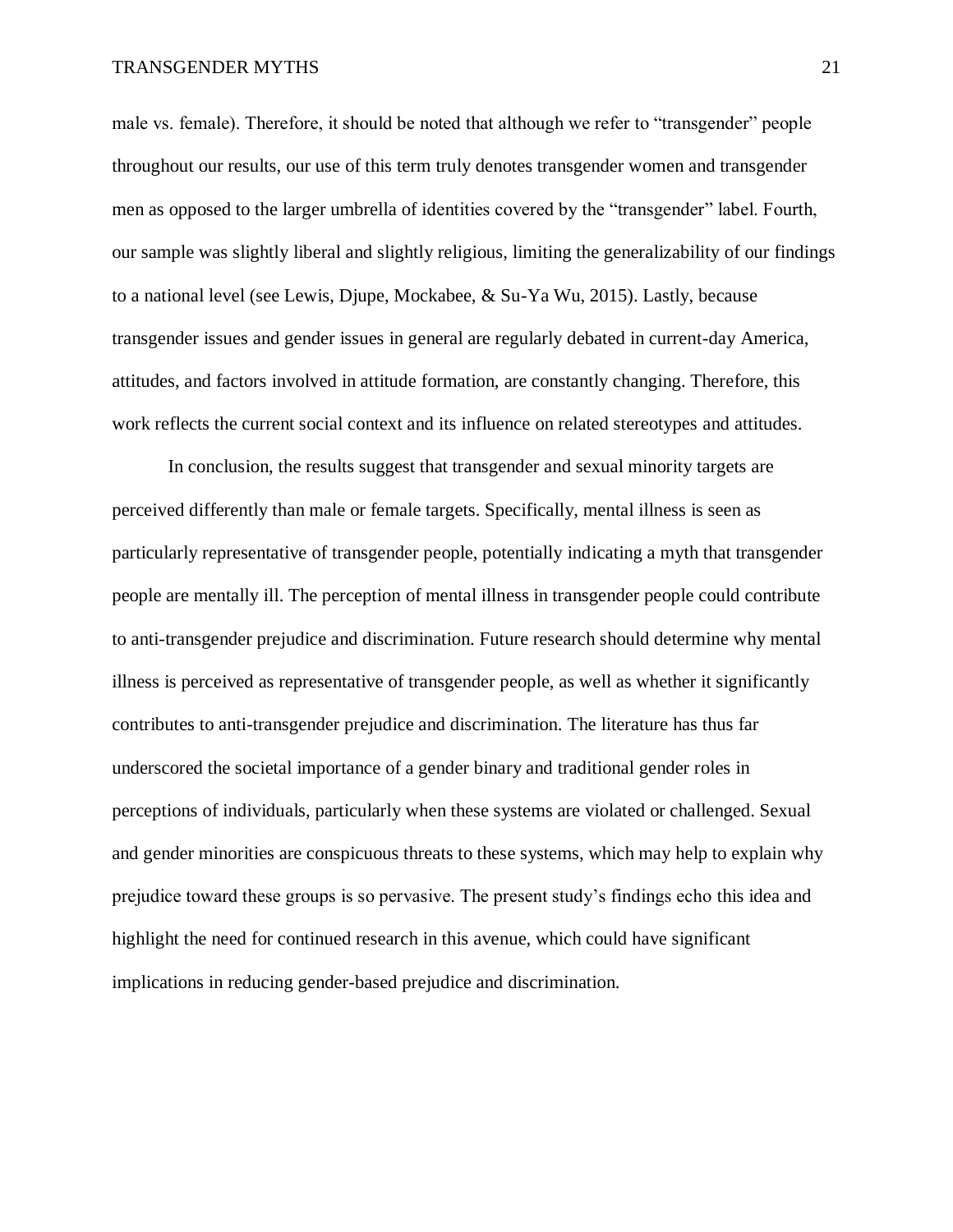#### References

- Altemeyer, B., & Hunsberger, B. (1992). Authoritarianism, religious fundamentalism, quest, and prejudice. *The international journal for the psychology of religion*, *2*(2), 113-133.
- American Psychiatric Association. (2013). Diagnostic and statistical manual of mental disorders: DSM-5. Washington, D.C: American Psychiatric Association.
- American Psychological Association. (n.d.). Transgender people, gender identity and gender expression. Retrieved from: http://www.apa.org/topics/lgbt/transgender.aspx
- Bagozzi, R. P., & Burnkrant, R. E. (1980). Single component versus multicomponent models of attitude: Some cautions and contingencies for their use. *NA - Advances in Consumer Research, 7*, 339-344.Begun, S., & Kattari, S. K. (2016). Conforming for survival: Associations between transgender visual conformity/passing and homelessness experiences. *Journal of Gay & Lesbian Social Services*, *28*(1), 54-66.
- Bem, D. J. (1967). Self-perception: An alternative interpretation of cognitive dissonance phenomena. *Psychological Review*, *74*(3), 183-200.
- Bettcher, T. M. (2007). Evil deceivers and make-believers: On transphobic violence and the politics of illusion. *Hypatia*, *22*(3), 43-65.
- Buhrmester, M., Kwang, T., Gosling, S. D. (2011). Amazon's Mechanical Turk: A new source of inexpensive, yet high-quality, data? *Perspectives on Psychological Science 6*(1) 3-5.
- Burke, S. E., LaFrance, M. (2015). Bias against transsexual people and bias against people with nonbinary gender identities. (Unpublished manuscript).
- Centers for Disease Control and Prevention (2017, April 21). *HIV among transgender people*. Retrived from: https://www.cdc.gov/hiv/group/gender/transgender/index.html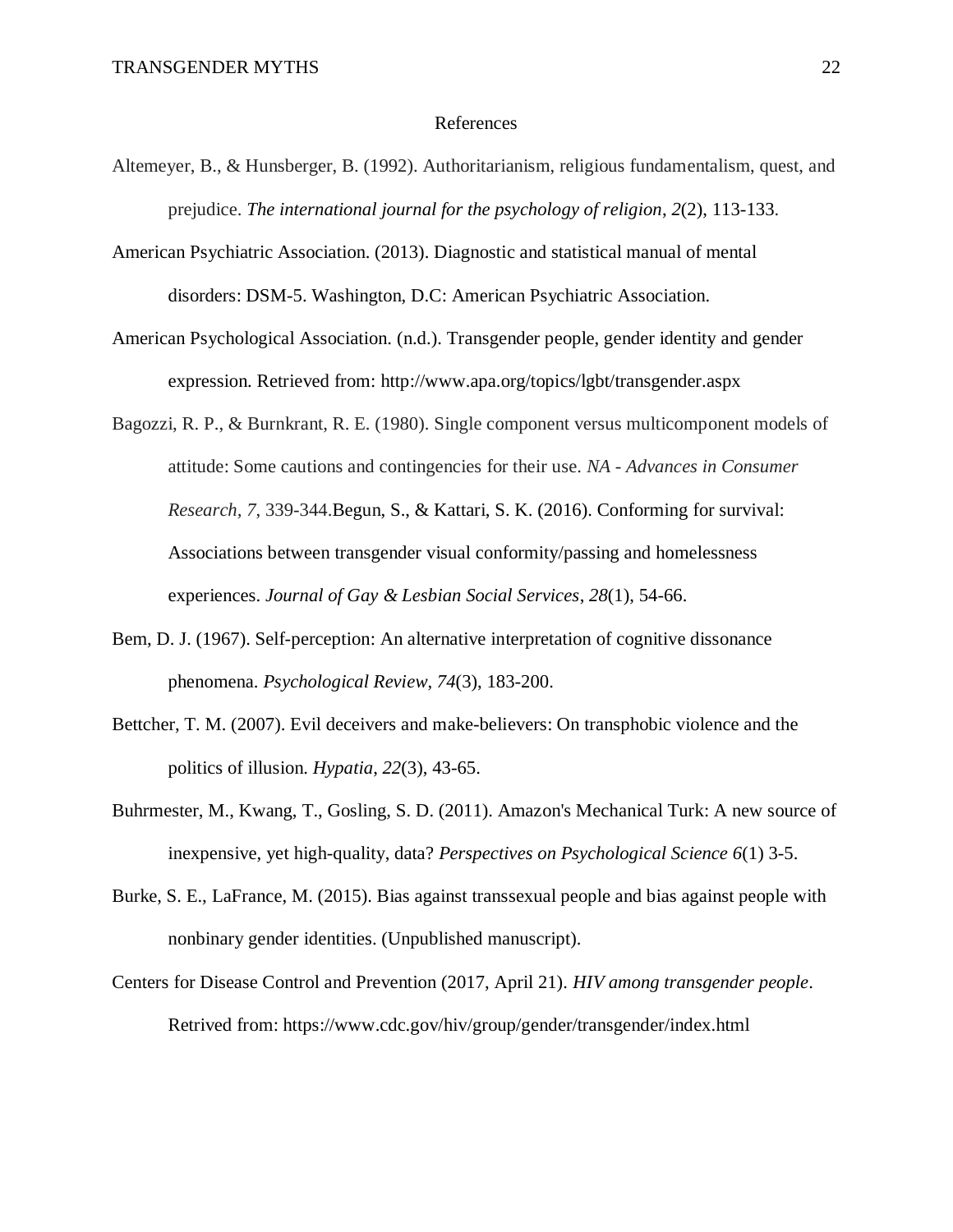- Durso, L.E., & Gates, G.J. (2012). *Serving our youth: Findings from a national survey of service providers working with lesbian, gay, bisexual, and transgender youth who are homeless or at risk of becoming homeless.* Los Angeles: The Williams Institute with True Colors Fund and The Palette Fund.
- Eagly, A. H., & Chaiken, S. (1998). Attitude structure and function. In D. T. Gilbert, S. T. Fiske, & G. Lindzey (Eds.), *The Handbook of Social Psychology* (4th ed., pp. 269-322). New York: Oxford Univeristy Press.
- Elischberger, H. B., Glazier, J. J., Hill, E. D., & Verduzco-Baker, L. (2016). "Boys don't cry" or do they? Adult attitudes toward and beliefs about transgender youth. *Sex Roles*, *75*(5- 6), 197-214.
- Gervais, W. M. (2014). Everything is permitted? People intuitively judge immorality as representative of atheists. *PLOS ONE*, *9*(4), e92302.
- Girandola, F. (1997). Double forced compliance and cognitive dissonance theory. *The Journal of Social Psychology*, *137*(5), 594-605.
- Grant, J. M., Mottet, L., Tanis, J. E., Harrison, J., Herman, J., & Keisling, M. (2011). *Injustice at every turn: A report of the national transgender discrimination survey.* National Center for Transgender Equality.
- Hernandez, M., Avery, D. R., Tonidandel, S., Hebl, M. R., Smith, A. N., & McKay, P. F. (2016). The role of proximal social contexts: Assessing stigma-by-association effects on leader appraisals. *Journal of Applied Psychology*, *101*(1), 68.
- Jauk, D. (2013). Gender violence revisited: Lessons from violent victimization of transgender identified individuals. *Sexualities*, *16*(7), 807-825.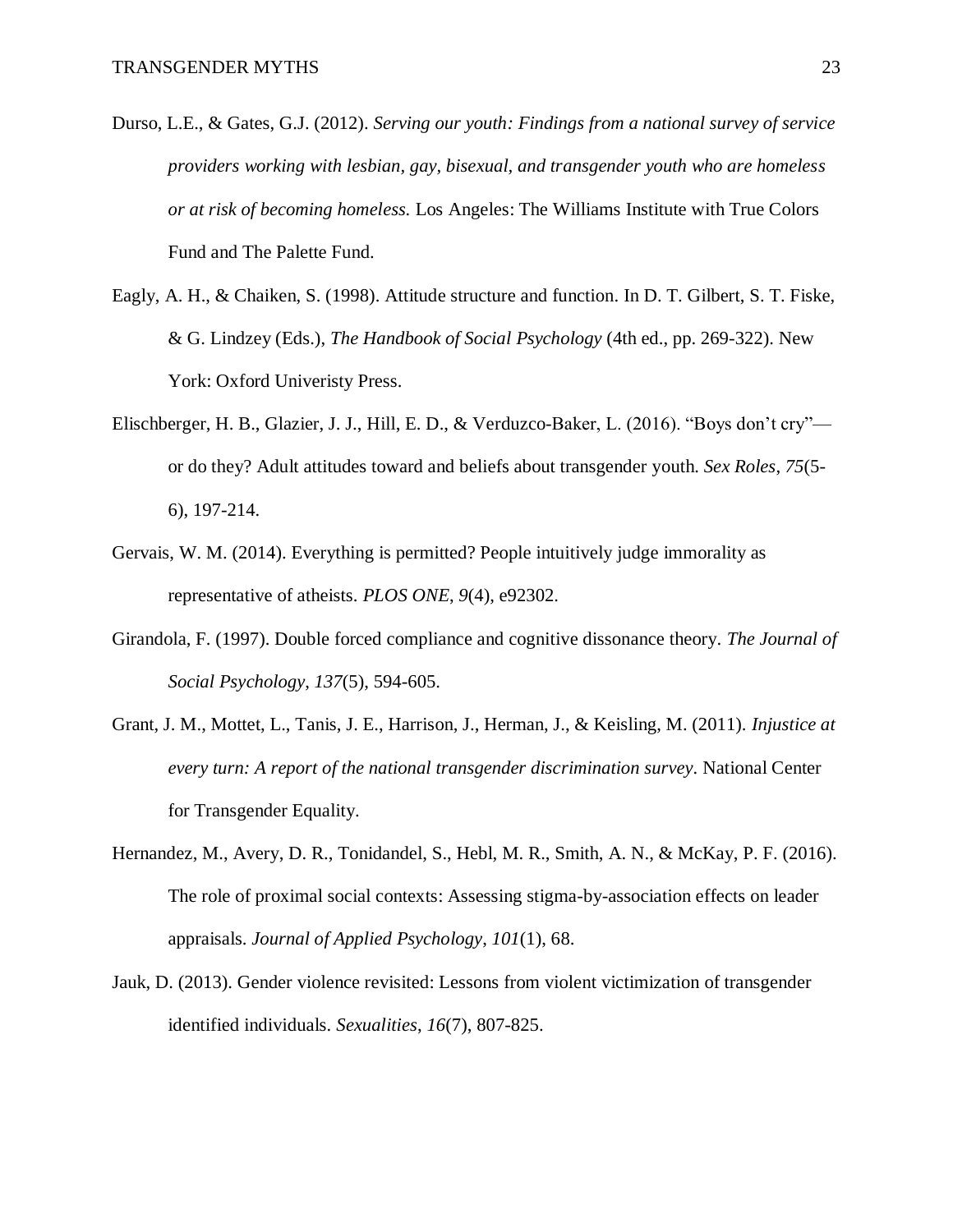- Jefferson, S. D., & Bramlett, F. (2010). The moderating roles of gender and anti-gay prejudice in explaining stigma by association in male dyads. *Journal of Homosexuality*, *57*(3), 401- 414.
- Koken, J. A., Bimbi, D. S., & Parsons, J. T. (2009). Experiences of familial acceptance–rejection among transwomen of color. *Journal of Family Psychology*, *23*(6), 853.
- Lewis, A. R., Djupe, P. A., Mockabee, S. T., & Su-Ya Wu, J. (2015). The (non) religion of Mechanical Turk workers. *Journal for the Scientific Study of Religion*, *54*(2), 419-428.
- Norton, A. T., & Herek, G. M. (2013). Heterosexuals' attitudes toward transgender people: Findings from a national probability sample of US adults. *Sex Roles*, *68*(11-12), 738-753.
- Reed, O. M., Franks, A. S., & Scherr, K. C. (2015). Are perceptions of transgender individuals affected by mental illness stigma? A moderated mediation analysis of anti-transgender prejudice in hiring recommendations. *Psychology of Sexual Orientation and Gender Diversity*, *2*(4), 463.
- Reidy, D. E., Shirk, S. D., Sloan, C. A., & Zeichner, A. (2009). Men who aggress against women: Effects of feminine gender role violation on physical aggression in hypermasculine men. *Psychology of Men & Masculinity*, *10*(1), 1.
- Rode, I. (2013, December 26). No more women's rooms: Why bathrooms should all be genderneutral. *Slate*. Retrieved from http://www.slate.com/blogs/outward/2013/12/26/gender\_neutral\_bathrooms\_all\_bathroo ms\_should\_be\_open\_to\_all\_users.html#lf\_comment=125053061
- Roen, K. (2002). " Either/Or" and" Both/Neither": Discursive tensions in transgender politics-- TEST. *Signs: Journal of Women in Culture and Society*, *27*(2), 501-522.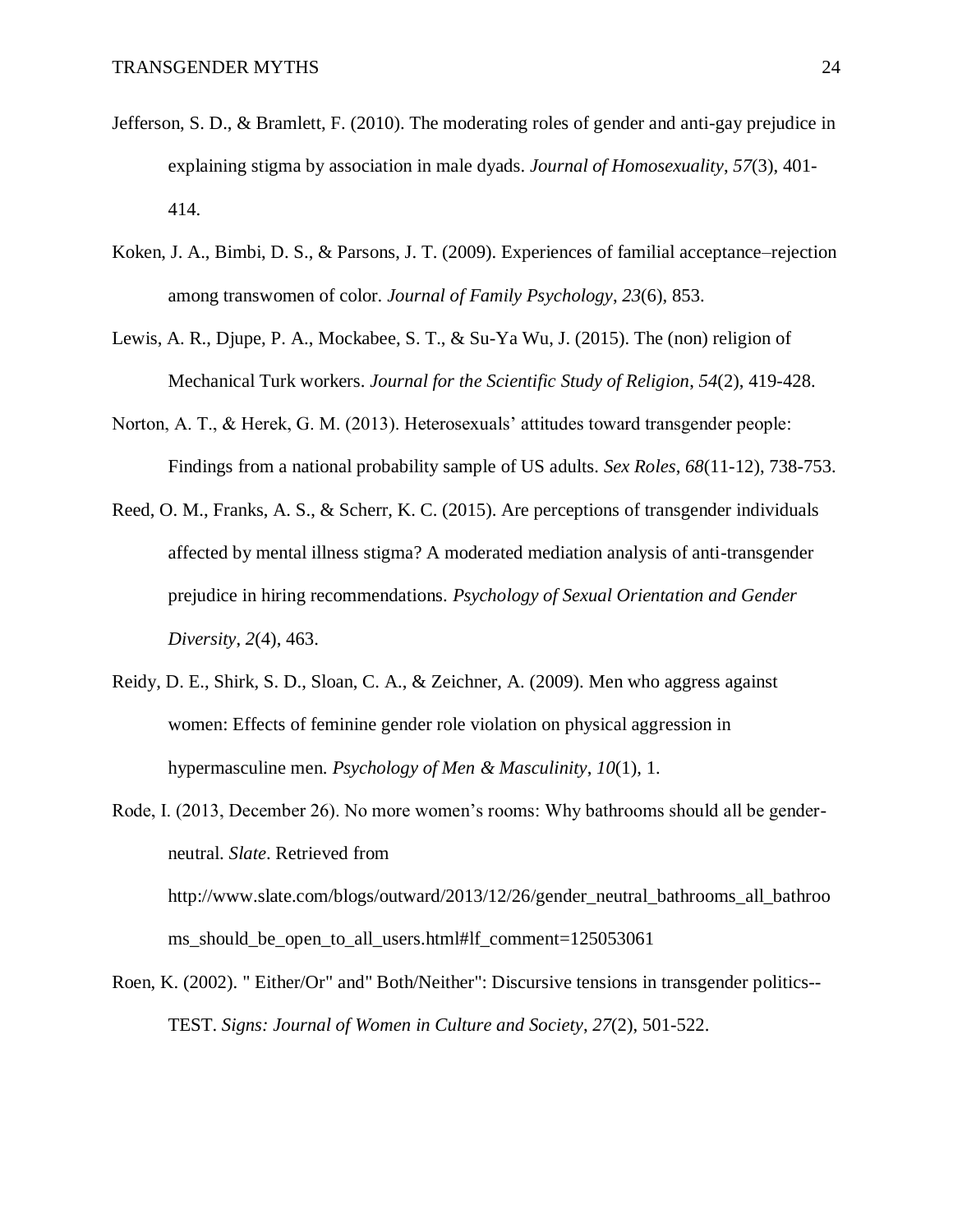- Rudman, L. A., Mescher, K., & Moss-Racusin, C. A. (2013). Reactions to gender egalitarian men: Perceived feminization due to stigma-by-association. *Group Processes & Intergroup Relations*, *16*(5), 572-599.
- Silveira, J. M., & Goff, S. C. (2016). Music teachers' attitudes toward transgender students and supportive school practices. *Journal of Research in Music Education*, *64*(2), 138-158.
- Smiler, A. P., & Gelman, S. A. (2008). Determinants of gender essentialism in college students. *Sex Roles*, *58*(11-12), 864-874.
- Tversky, A., & Kahneman, D. (1983). Extensional versus intuitive reasoning: The conjunction fallacy in probability judgment. *Psychological Review*, *90*(4), 293.
- Tversky, A., & Kahneman, D. (1974). Judgment under uncertainty: Heuristics and biases. *Science*, *185*(4157), 1124-1131.
- Uhlmann, E. L., Brescoll, V. L., & Machery, E. (2010). The motives underlying stereotype-based discrimination against members of stigmatized groups. *Social Justice Research*, *23*(1), 1- 16.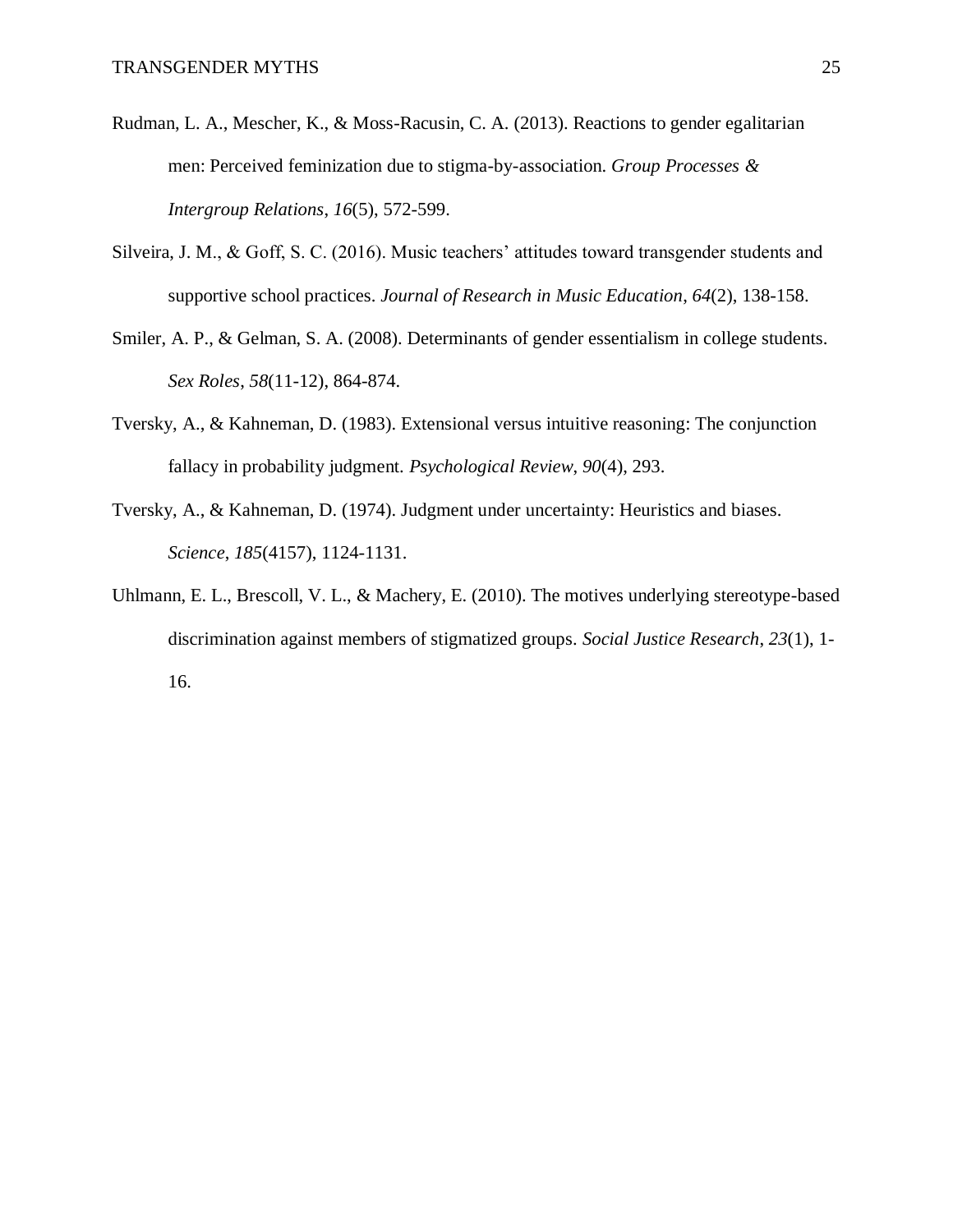## Table 1

# *Logistic Regression Data for Gender Categories Within Each Vignette*

|                                 | Transgender Man |                |        | Transgender Woman |                |        |
|---------------------------------|-----------------|----------------|--------|-------------------|----------------|--------|
|                                 | <b>OR</b>       | CI             | p      | <b>OR</b>         | <b>CI</b>      | p      |
| <b>Control</b>                  |                 |                |        |                   |                |        |
| Man                             | 11.85           | $3.74 - 37.58$ | < .001 | 9.26              | $3.18 - 26.97$ | < .001 |
| Woman                           | 0.24            | $0.03 - 2.27$  | .216   | 0.19              | $0.02 - 1.70$  | .138   |
| Gay Man                         | 0.00            | $0.00 - 0.00$  | .998   | 0.00              | $0.00 - 0.00$  | .997   |
| Lesbian                         | 0.72            | $0.16 - 3.55$  | .717   | 0.59              | $0.13 - 2.61$  | .483   |
| Transgender Man                 |                 |                |        | 0.78              | $0.20 - 3.11$  | .727   |
| Transgender Woman               | 1.28            | $0.32 - 5.09$  | .727   |                   |                |        |
| <b>Sexual Predator Myth</b>     |                 |                |        |                   |                |        |
| Man                             | 22.48           | $8.26 - 61.16$ | < .001 | 10.31             | $3.95 - 26.90$ | < .001 |
| Woman                           | 0.72            | $0.23 - 2.23$  | .568   | 0.33              | $0.11 - 0.99$  | .035   |
| Gay Man                         | 2.14            | $0.80 - 5.72$  | .131   | 0.98              | $0.38 - 2.51$  | .965   |
| Lesbian                         | 2.24            | $0.87 - 5.79$  | .095   | 1.03              | $0.42 - 2.54$  | .951   |
| Transgender Man                 |                 |                |        | 0.46              | $0.17 - 1.28$  | .135   |
| Transgender Woman               | 2.18            | $0.79 - 6.06$  | .135   |                   |                |        |
| <b>HIV Myth</b>                 |                 |                |        |                   |                |        |
| Man                             | 1.19            | $0.53 - 2.67$  | .666   | 2.60              | $1.14 - 5.90$  | .023   |
| Woman                           | 0.32            | $0.13 - 0.78$  | .012   | 0.69              | $0.28 - 1.71$  | .420   |
| Gay Man                         | 0.92            | $0.41 - 2.06$  | .839   | 2.00              | $0.88 - 4.54$  | .098   |
| Lesbian                         | 0.35            | $0.14 - 0.83$  | .018   | 0.75              | $0.31 - 1.84$  | .529   |
| Transgender Man                 |                 |                |        | 2.17              | $0.92 - 5.15$  | .077   |
| Transgender Woman               | 0.46            | $0.19 - 1.09$  | .077   |                   |                |        |
| <b>Mental Illness Myth</b>      |                 |                |        |                   |                |        |
| Man                             | 1.97            | $0.81 - 4.78$  | .132   | 2.10              | $0.95 - 4.64$  | .065   |
| Woman                           | 0.32            | $0.12 - 0.87$  | .026   | 0.35              | $0.14 - 0.86$  | .022   |
| Gay Man                         | 0.20            | $0.07 - 0.54$  | .001   | 0.21              | $0.09 - 0.53$  | .001   |
| Lesbian                         | 0.25            | $0.09 - 0.72$  | .010   | 0.27              | $0.10 - 0.71$  | .008   |
| Transgender Man                 |                 |                |        | 1.07              | $0.46 - 2.46$  | .880   |
| Transgender Woman               | 0.94            | $0.41 - 2.16$  | .880   |                   |                |        |
| <b>Ally as Transgender Myth</b> |                 |                |        |                   |                |        |
| Man                             | 0.31            | $0.13 - 0.72$  | .006   | 0.46              | $0.20 - 1.05$  | .066   |
| Woman                           | 0.72            | $0.32 - 1.63$  | .429   | 1.08              | $0.49 - 2.39$  | .854   |
| Gay Man                         | 1.20            | $0.50 - 2.85$  | .687   | 1.79              | $0.77 - 4.19$  | .180   |
| Lesbian                         | 0.60            | $0.27 - 1.33$  | .208   | 0.90              | $0.41 - 1.95$  | .785   |
| Transgender Man                 |                 |                |        | 1.50              | $0.69 - 3.26$  | .309   |
| Transgender Woman               | 0.67            | $0.31 - 1.45$  | .309   |                   |                |        |

*Note.* OR > 1.0 indicate an increase in the odds of making a conjunction error compared to the transgender category. OR < 1.0 indicate a decrease in the odds of making a conjunction error compared to the transgender category.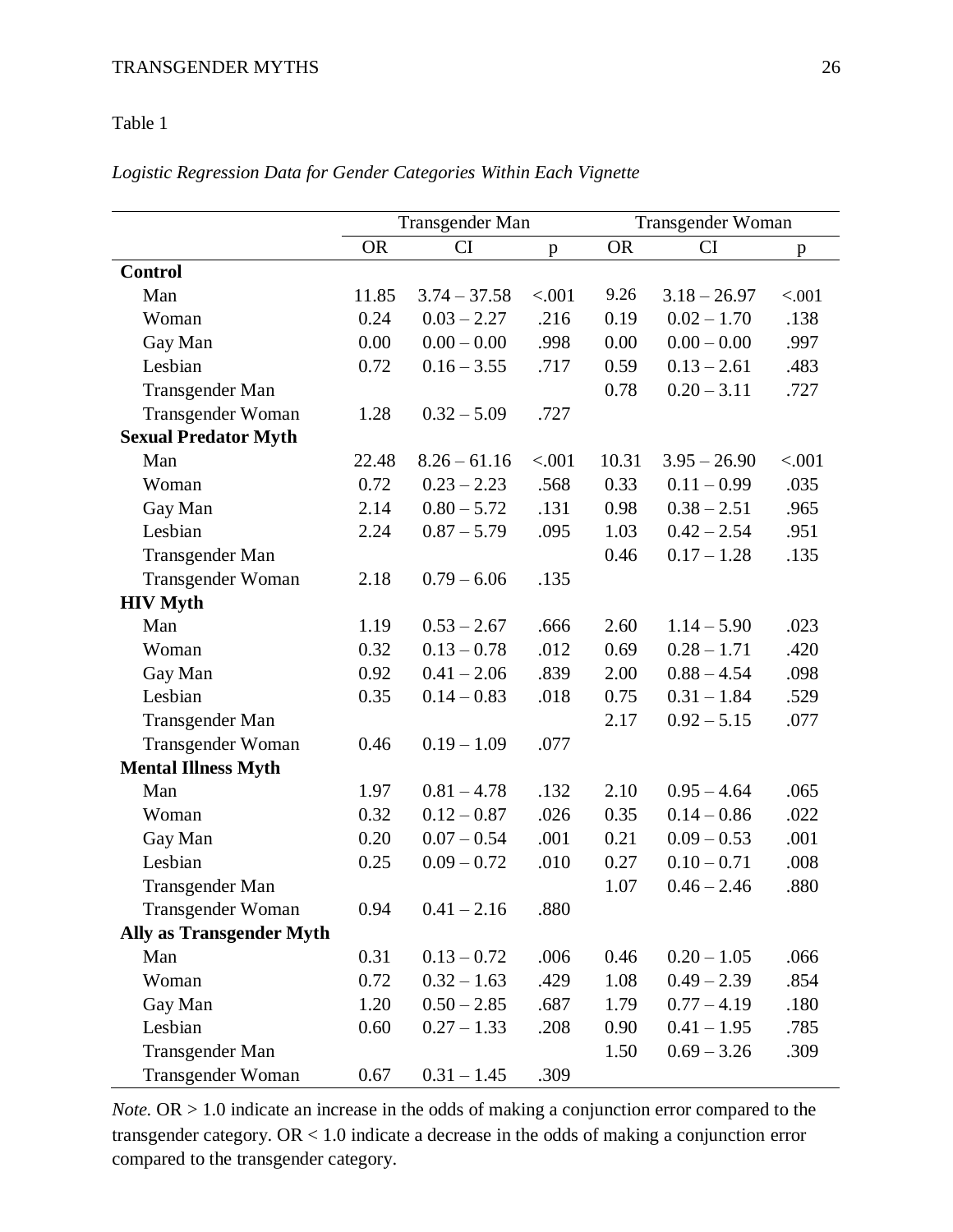## Table 2

|                | $\overline{2}$ | 3        | $\overline{4}$ | 5          | 6          | 7         | 8         |
|----------------|----------------|----------|----------------|------------|------------|-----------|-----------|
| 1. Political   | $.397**$       | $.055*$  | $-.085**$      | $-0.468**$ | $-0.463**$ | $-442**$  | $-.422**$ |
| orientation    |                |          |                |            |            |           |           |
| 2. Religiosity |                | $.129**$ | $.066*$        | $-.238**$  | $-.218**$  | $-.237**$ | $-.276**$ |
| 3. Men         |                |          | $.527**$       | $.274**$   | $.255**$   | $.330**$  | .299**    |
| 4. Women       |                |          |                | $.306**$   | $.311**$   | $.366**$  | $.394**$  |
| 5. Transgender |                |          |                |            | $.950**$   |           | $.828**$  |
| men            |                |          |                |            |            | $.861**$  |           |
| 6. Transgender |                |          |                |            |            | $.847**$  | $.815**$  |
| women          |                |          |                |            |            |           |           |
| 7. Gay men     |                |          |                |            |            |           | $.871**$  |
| 8. Lesbians    |                |          |                |            |            |           |           |

*Correlations Between Participant Conservatism, Religiosity, and Feeling Thermometer Ratings for Gender/Sexual Orientation Groups*

*Note.* Political orientation on a scale from 1 (*very liberal*) to 7 (*very conservative*). Religiosity on a scale from 1 (*not at all religious*) to 7 (*extremely religious*). Feeling thermometer ratings on a scale from 0 (*very cold*) to 100 (*very warm*). \*  $p < .05$ , \*\*  $p < .01$ .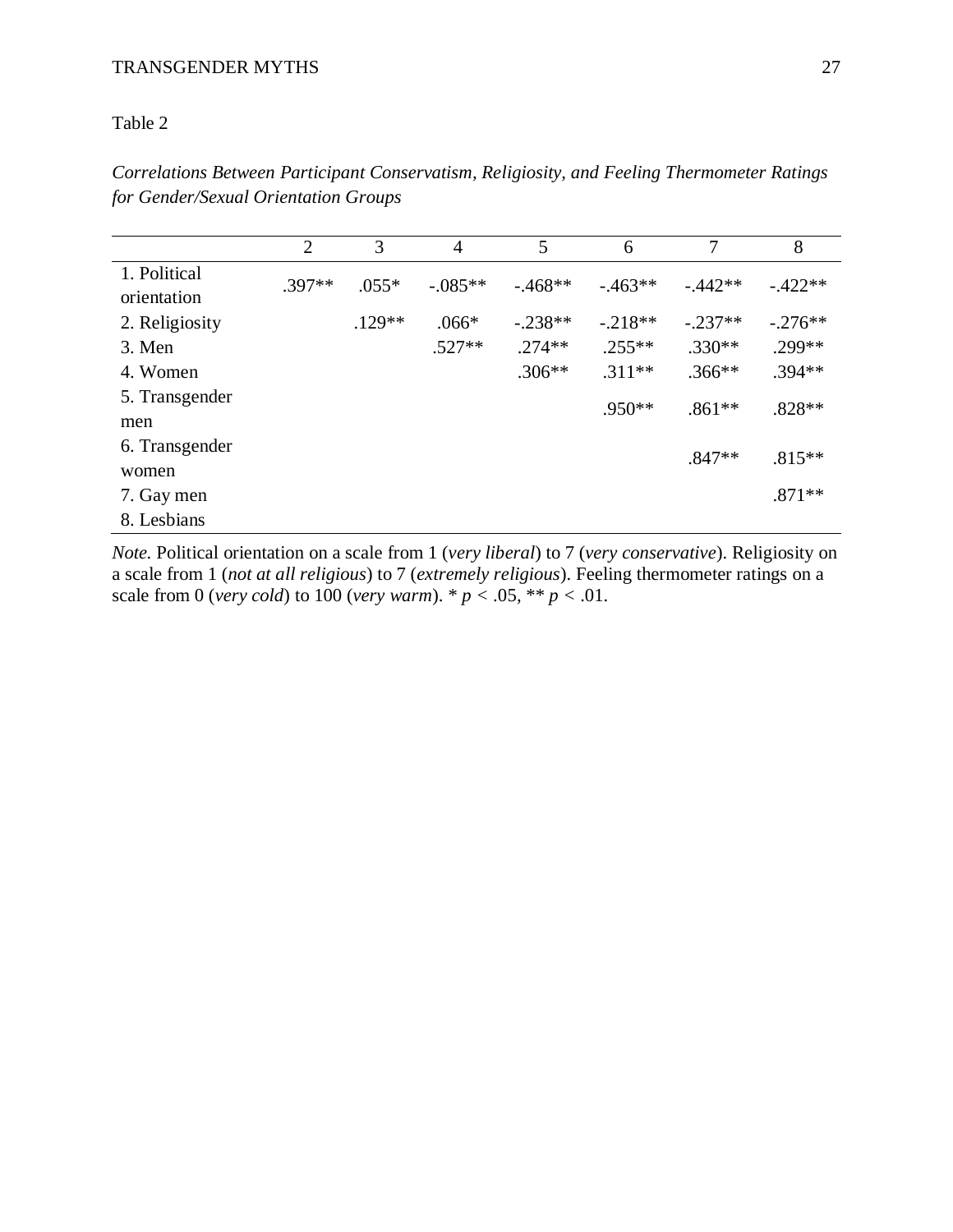

*Figure 1.* Repeated-measures ANOVA for feeling thermometer ratings toward gender/sexual orientation groups. Feeling thermometer ratings ranged from 0 (very cold) to 100 (very warm).  $* p = < .05$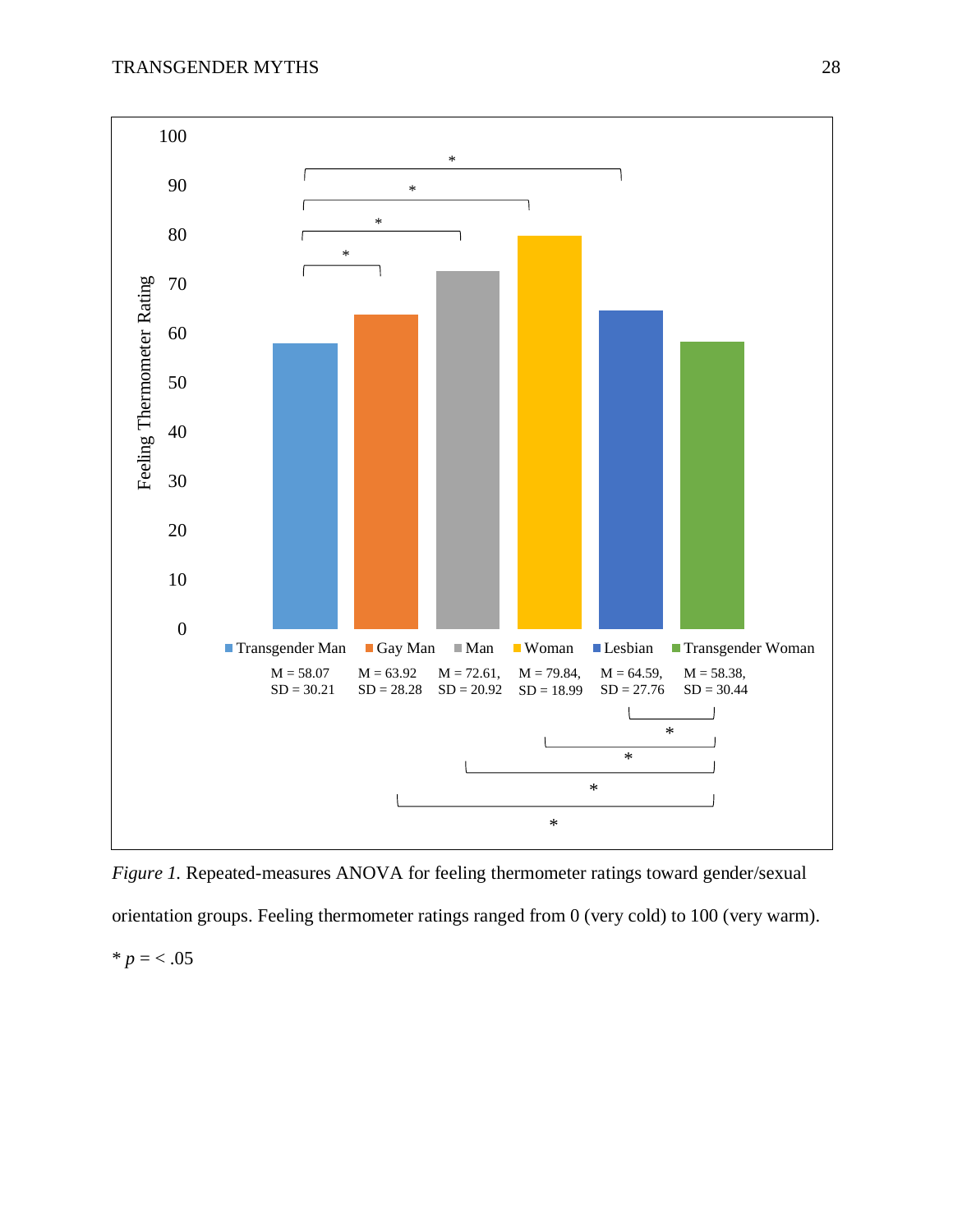#### Appendix A

Sexual Predation: As a teenager, "A." was studying at a classmate's home. "A." began to sexually touch the classmate despite the classmate's objections. Later in life, "A." had several relationships in which "A." would violate the partner's objections to sex. Eventually, "A." began to go to department stores and wait in changing room stalls, spying on customers as they changed. Occasionally "A." would enter occupied changing stalls.

HIV: "A.'s" community center was hosting a blood drive. "A." participated in the drive and gave blood, which was tested as per standard protocol. Later, "A." was contacted by a representative of the drive and was informed that the blood sample tested positive for HIV. "A." went to a clinic to get tested for HIV to confirm the test. The clinic's test also came back HIV positive.

Mental Illness: Growing up, "A." had difficulty in school and was described by teachers as unstable. "A." would draw things that school faculty and the parents called "disturbing". "A." once said "I sometimes don't know who I am or where I came from," to the school guidance counselor. Later in life, one of "A.'s" bosses reported that "A." would sometimes behave explosively toward customers or break down unexpectedly.

Ally: "A." has lots of friends, including several transgender individuals. "A." will occasionally participate in rallies for transgender rights, and enjoys going to Pride events yearly. "A." will respectfully correct people when they use words like "tranny" or "he-she". Whenever relevant, "A." will vote for legislation that promotes transgender equality.

Control: "A." just moved into a new apartment. A coworker helped move "A.'s" belongings into the new apartment. One day, the same coworker emailed "A." to ask for help in moving into a